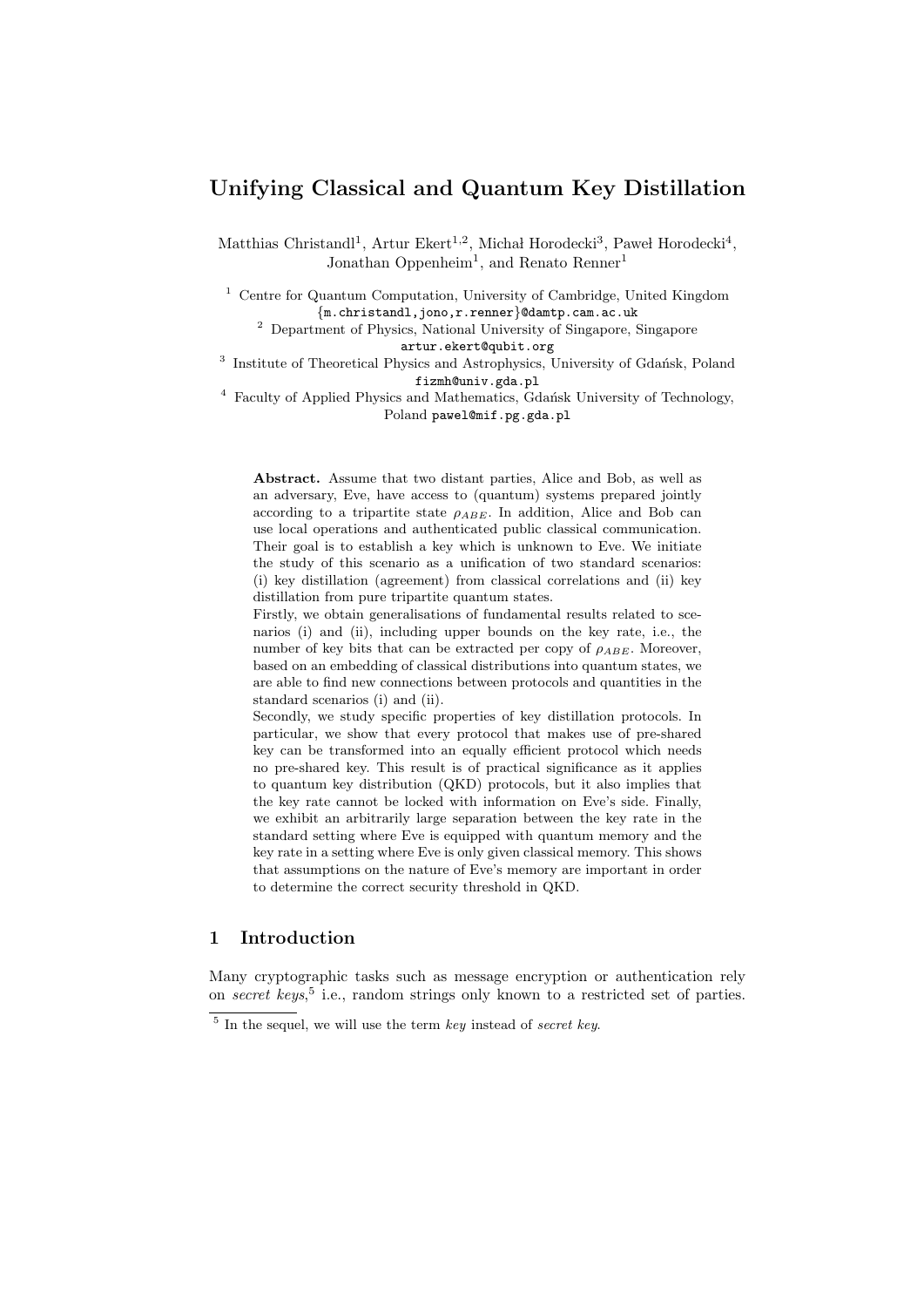In information-theoretic cryptography, where no assumptions on the adversary's resources<sup>6</sup> are made, distributing keys between distant parties is impossible if only public classical communication channels are available [1, 2]. However, this situation changes dramatically if the parties have access to additional devices such as noisy channels (where also a wiretapper is subject to noise), a noisy source of randomness, a quantum channel, or a pre-shared quantum state. As shown in  $[2-6]$ , these devices allow the secure distribution of keys.<sup>7</sup>

This work is concerned with information-theoretic key distillation from predistributed noisy data. More precisely, we consider a situation where two distant parties, Alice and Bob, have access to (not necessarily perfectly) correlated pieces of (classical or quantum) information, which might be partially known to an adversary, Eve. The goal of Alice and Bob is to distill virtually perfect key bits from these data, using only an authentic (but otherwise insecure) classical communication channel.

Generally speaking, key distillation is possible whenever Alice and Bob's data are sufficiently correlated and, at the same time, Eve's uncertainty on these data is sufficiently large. It is one of the goals of this paper to exhibit the properties pre-shared data must have in order to allow key distillation.

In practical applications, the pre-distributed data might be obtained from realistic physical devices such as noisy (classical or quantum) channels or other sources of randomness. Eve's uncertainty on Alice and Bob's data might then be imposed by inevitable noise in the devices due to thermodynamic or quantum effects.

Quantum key distribution  $(QKD)$  can be seen as a special case of key distillation where the pre-shared data is generated using a quantum channel. The laws of quantum physics imply that the random values held by one party, say Alice, cannot at the same time be correlated with Bob and Eve. Hence, whenever Alice and Bob's values are strongly correlated (which can be checked easily) then Eve's uncertainty about them must inevitably (by the laws of quantum mechanics) be large, hence, Alice and Bob can distil key. Because of this close relation between key distillation and QKD, many of the results we give here will have direct implications to QKD.

Furthermore, the theory of key distillation has nice parallels with the theory of entanglement distillation, where the goal is to distil maximally entangled states (also called singlets) from (a sequence of) bipartite quantum states. In fact, the two scenarios have many properties in common. For example, there is a gap between the key rate (i.e., the amount of key that can be distilled from some given noisy data) and the key cost (the amount of key that is needed to simulate the noisy data, using only public classical communication) [7]. This gap can be seen as the classical analogue of a gap between distillable entanglement (the

<sup>&</sup>lt;sup>6</sup> In this context, the term *resources* typically refers to computational power and memory space.

<sup>7</sup> In certain scenarios, including the one studied in this paper, an authentic classical channel is needed in addition.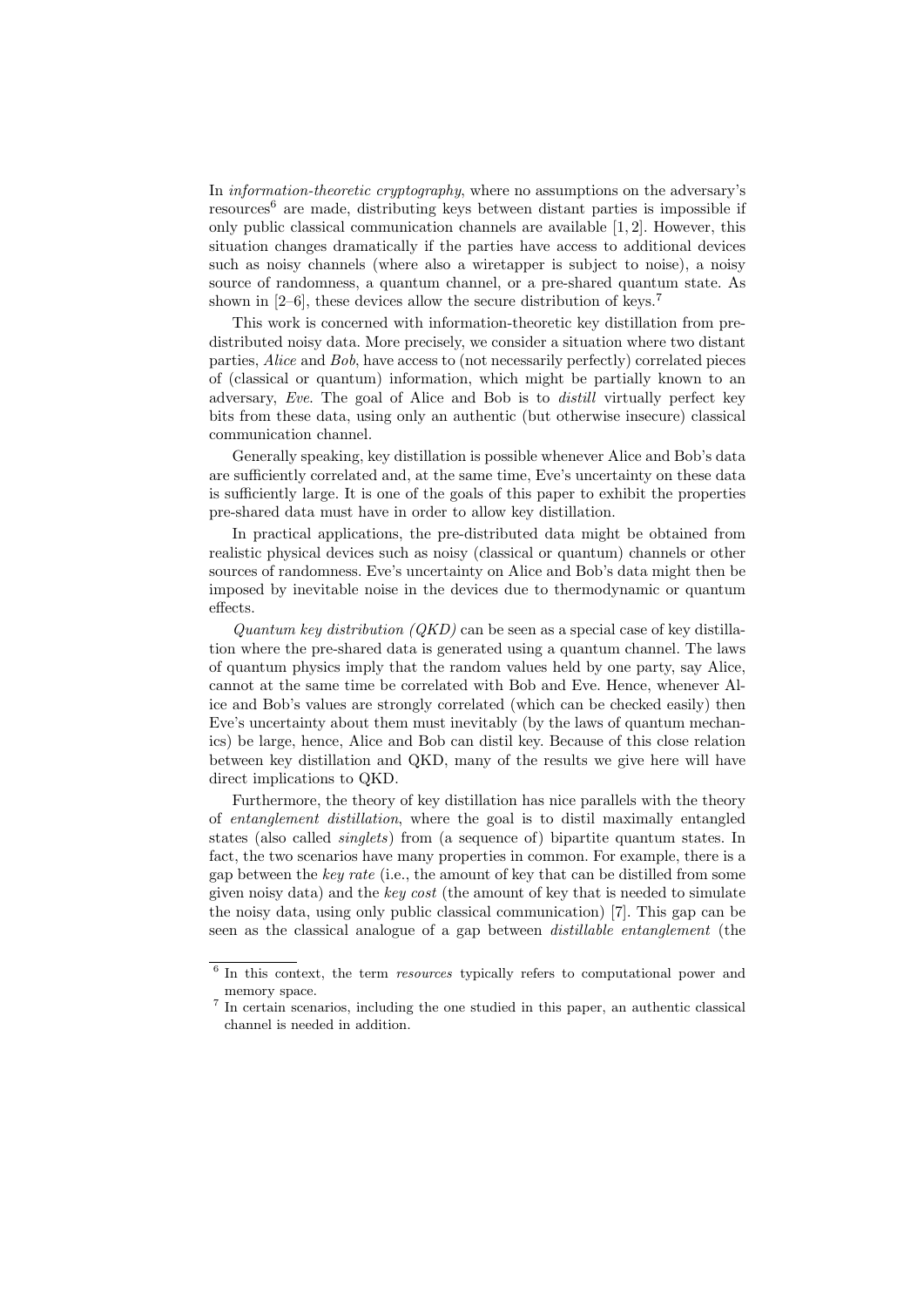amount of singlets that can be distilled from a given bipartite quantum state) and *entanglement cost* (the amount of singlets needed to generate the state).

### 1.1 Related work

The first and basic instance of an information-theoretic key agreement scenario is Wyner's wiretap channel [8]. Here, Alice can send information via a noisy classical channel to Bob. Eve, the eavesdropper, has access to a degraded version of Bob's information. Wyner has calculated the rate at which key generation is possible if only Alice is allowed to send public classical messages to Bob. Wyner's work has later been generalised by Csiszár and Körner, relaxing the restrictions on the type of information given to Eve [3]. Based on these ideas, Maurer and Ahlswede and Csiszár have proposed an extended scenario where key is distilled from arbitrary correlated classical information (specified by a tripartite probability distribution) [2, 4]. In particular, Maurer has shown that two-way communication can lead to a strictly positive key rate even though the key rate in the one-way communication scenario might be zero [2].

In parallel to this development quantum cryptography emerged: in 1984 Bennett and Brassard devised a QKD scheme in which quantum channels could be employed in order to generate a secure key without the need to put a restriction on the eavesdropper [5]. In 1991, Ekert discovered that quantum cryptographic schemes could be based on entanglement, that is, on quantum correlations that are strictly stronger than classical correlations [6]. Clearly, this is key distillation from quantum information.

The first to spot a relation between the classical and the quantum development were Gisin and Wolf; in analogy to *bound entanglement* in quantum information theory, they conjectured the existence of bound information, namely classical correlation that can only be created from key but from which no key can be distilled [9]. Their conjecture remains unsolved, but has stimulated the community in search for an answer.

To derive lower bounds on the key rate, we will make repeated use of results by Devetak and Winter, who derived a bound on the key rate if the tripartite quantum information consists of many identical and mutually independent pieces, and by Renner and König, who derived privacy amplification results which also hold if this independence condition is not satisfied [10, 11].

#### 1.2 Contributions

We initiate the study of a unified key distillation scenario, which includes key distillation from pre-shared *classical* and *quantum* data (Section 2). We then derive a variety of quantitative statements related to this scenario. These unify and extend results from both the quantum and classical world.

There are numerous upper bounds available in the specific scenarios and it is our aim to provide the bigger picture that will put order into this zoo by employing the concept of a *secrecy monotone*, i.e., a function that decreases under local operations and public communication (Section 3), as introduced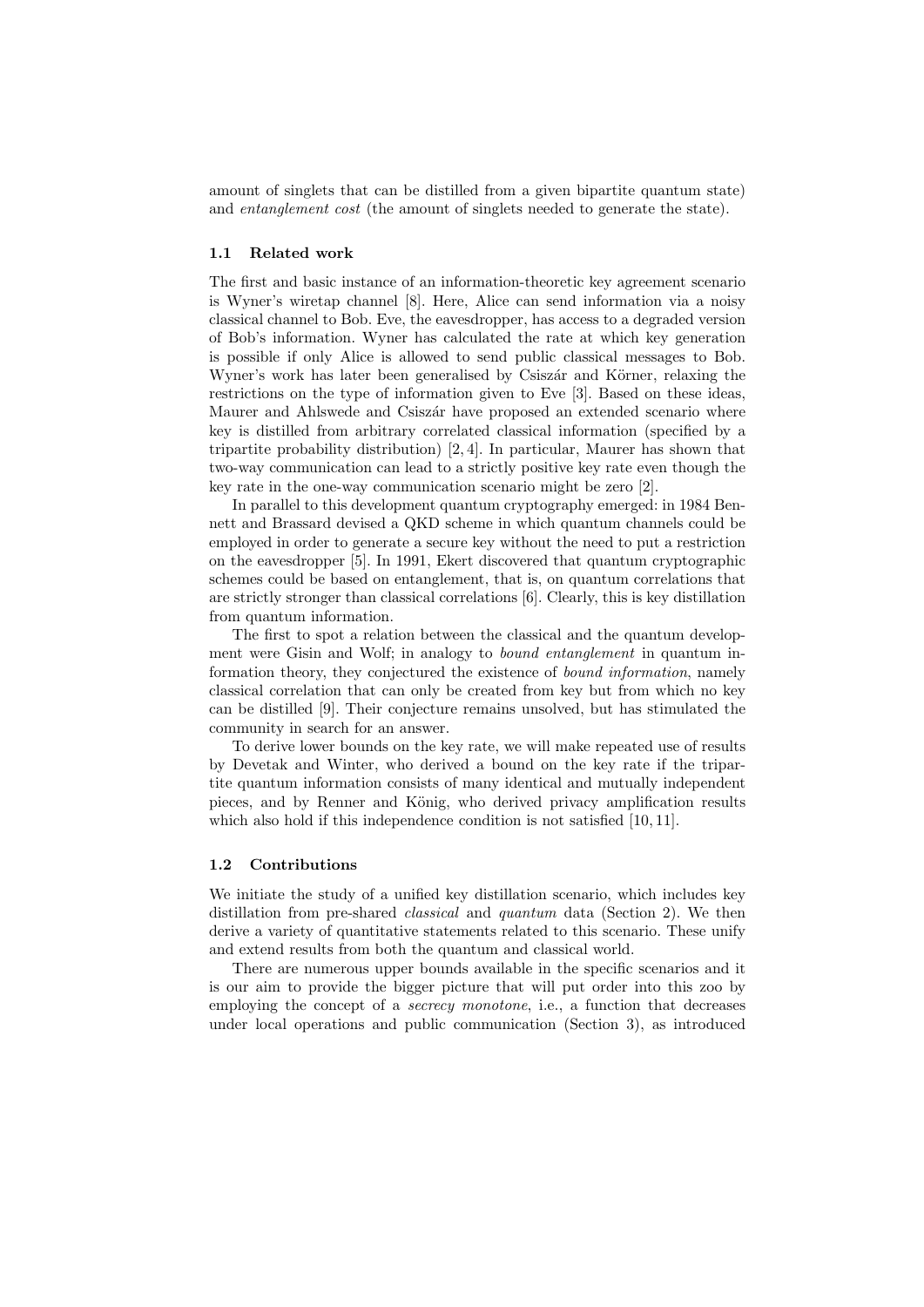in [12]. The upper bounds can then roughly be subdivided into two categories: (i) the ones based on classical key distillation [13] and (ii) the ones based on quantum communication or entanglement measures [14].

The unified scenario that we develop does not stop at an evaluation of the key rate but lets us investigate intricate connections between the two extremes. We challenge the viewpoint of Gisin and Wolf who highlight the relation between key distillation from classical correlation and entanglement distillation from this very correlation embedded into quantum states [9]: we prove a theorem that relates key distillation from certain classical correlation and key (and not entanglement) distillation from their embedded versions (Section 4). This ties in with recent work which established that key distillation can be possible even from quantum states from which no entanglement can be distilled [15].

A fruitful concept that permeates this work is the concept of locking of classical information in quantum states: let Alice choose an n-bit string  $x = x_1 \ldots x_n$ with uniform probability and let her either send the state  $|x_1\rangle \dots |x_n\rangle$  or the state  $H^{\otimes n}|x_1\rangle \ldots |x_n\rangle$  to Bob, where H is the Hadamard transformation. Not knowing if the string is sent in the computational basis or in the Hadamard basis, it turns out that the optimal measurement that Bob can do in order to maximise the mutual information between the measurement outcome  $y$  and Alice's string x is with respect to a randomly chosen basis, in which case he will obtain  $I(X;Y) = \frac{n}{2}$ . If, however, he has access to the single bit which determines the basis, he will have  $I(X; Y) = n$ . A single bit can therefore unlock an arbitrary amount of information. This effect has been termed locking of classical information in quantum states or simply locking and was first described in [16]. In this paper, we will discuss various types of locking effects and highlight their significance for the design and security of QKD protocols (Section 5).

Finally, we demonstrate that the amount of key that can be distilled from given pre-shared data strongly depends on whether Eve is assumed to store her information in a classical or in a quantum memory. This, again, has direct consequences for the analysis of protocols in quantum cryptography (Section 6).

For a more detailed explanation of the contributions of this paper, we refer to the introductory paragraphs of Sections 3–6.

# 2 The unified key distillation scenario

In classical information-theoretic cryptography one considers the problem of distilling key from correlated data specified by a tripartite probability distribution  $p_{ijk}$  ( $p_{ijk} \geq 0$ ,  $\sum_{i,j,k} p_{ijk} = 1$ ). Alice and Bob who wish to distil the key have access to  $i$  and  $j$ , respectively, whereas the eavesdropper Eve knows the value  $k$  (see, e.g., [17]). Typically, it is assumed that many independently generated copies of the triples  $(i, j, k)$  are available<sup>8</sup>. The key rate or distillable key of a distribution  $p_{ijk}$  is the rate at which key bits can be obtained per realisation of

<sup>8</sup> Using de Finetti's representation theorem, this assumption can be weakened to the assumption that the overall distribution of all triples is invariant under permutations (see [18] for more details including a treatment of the quantum case).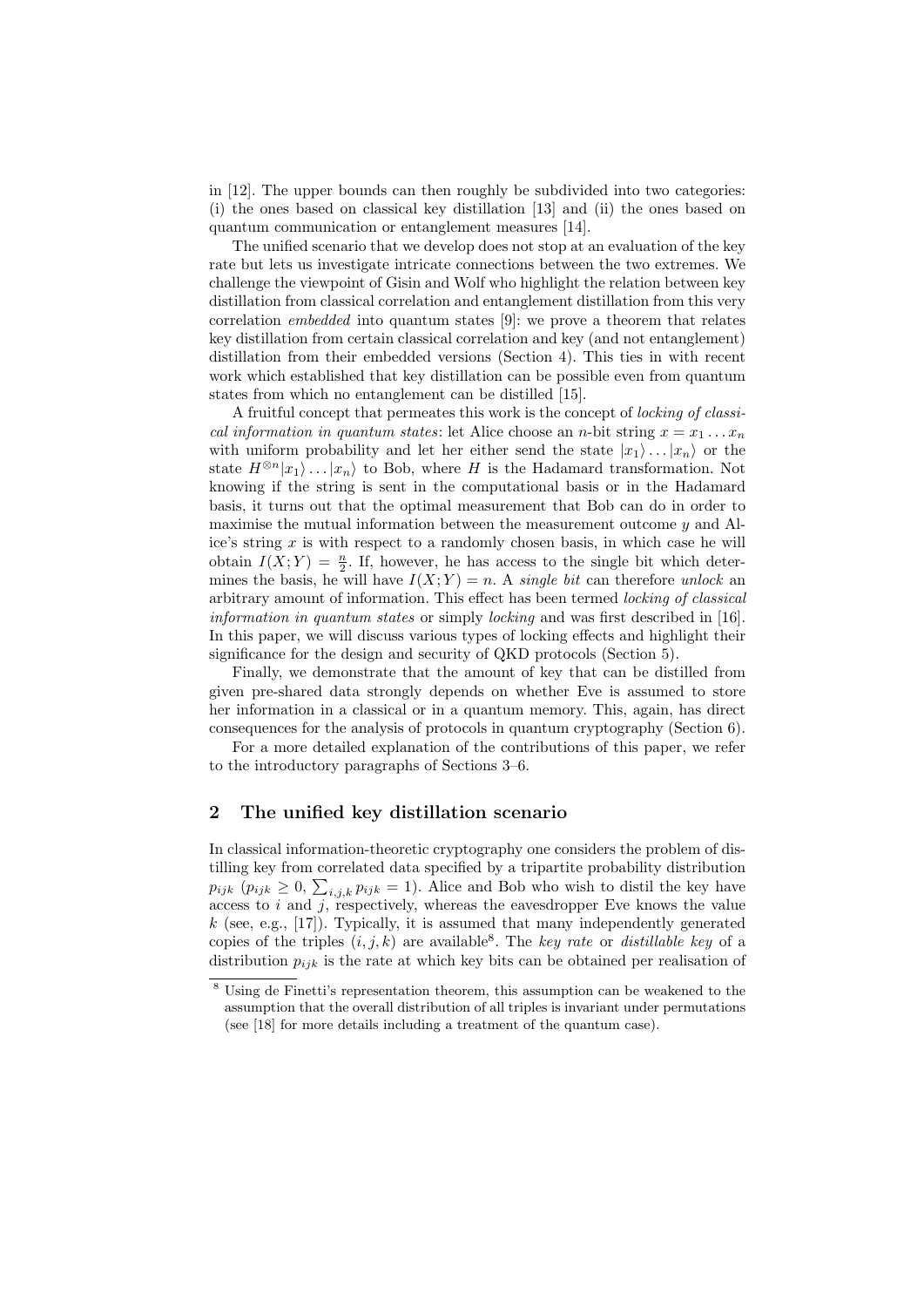this distribution, if Alice and Bob are restricted to local operations and public but authentic classical communication.

Before we continue to introduce the quantum version of the key distillation scenario described above, let us quickly note that it will be convenient to regard probability distributions as *classical states*, that is, given probabilities  $p_i$ , we consider  $\rho = \sum_{i=1}^{d} p_i |i\rangle\langle i|$ , where  $|i\rangle$  is an orthonormal basis of a *d*-dimensional Hilbert space; we will assume that  $d < \infty$ . In the sequel we will encounter not only classical or quantum states, but also states that are distributed over several systems which might be partly classical and partly quantum-mechanical. To make this explicit, we say that a bipartite state  $\rho_{AB}$  is cq (classical-quantum) if it is of the form  $\rho_{AB} = \sum_i p_i |i\rangle\langle i|_A \otimes \rho_B^i$  for quantum states  $\rho_B^i$  and a probability distribution  $p_i$ . This definition easily extends to three or more parties, for instance:

- $-$  a ccq (classical-classical-quantum) state  $\rho_{ABE}$  is of the form  $\sum_{i,j} p_{ij} |i\rangle\langle i|_A \otimes$  $|j\rangle\langle j|_B \otimes \rho_E^{ij}$ , where  $p_{ij}$  is a probability distribution and  $\rho_E^{ij}$  are arbitrary quantum states.
- the distribution  $p_{ijk}$  corresponds to a ccc (classical-classical-classical) state  $\rho_{ABE} = \sum_{i,j,k} p_{ijk} |ijk\rangle\langle ijk|_{ABE}$ , where we use  $|ijk\rangle_{ABE}$  as a short form for  $|i\rangle_A \otimes |j\rangle_B \otimes |k\rangle_E$  (as above, the states  $|i\rangle_A$  for different values of i, and likewise  $|j\rangle_B$  and  $|k\rangle_k$ , are normalised and mutually orthogonal).

We will be concerned with key distillation from arbitrary tripartite quantum states  $\rho_{ABE}$  shared by Alice, Bob, and an adversary Eve, assisted by *local quan*tum operations and public classical communication (LOPC) [10, 19, 15]. A local quantum operation on Bob's side is of the form

$$
\rho_{ABE} \mapsto (I_{AE} \otimes \Lambda_B)(\rho_{ABE}).
$$

Public classical communication from Alice to Bob can be modelled by copying a local classical register, i.e., any state of the form  $\rho_{AA'BE} = \sum_i \rho_{ABE}^i \otimes |i\rangle\langle i|_{A'}$ is transformed into  $\rho'_{AA'BB'EE'} = \sum_i \rho^i_{ABE} \otimes |iii\rangle\langle iii|_{A'B'E'}$ . Similarly, one can define these operations with the roles of Alice and Bob interchanged.

The goal of a key distillation protocol is to transform copies of tripartite states  $\rho_{ABE}$  into a state which is close to

$$
\tau_{ABE}^{\ell} = \frac{1}{2^{\ell}} \sum_{i=1}^{2^{\ell}} |ii\rangle\langle ii|_{AB} \otimes \tau_E
$$
 (1)

for some arbitrary  $\tau_E$ .  $\tau_{ABE}^{\ell}$  (also denoted  $\tau^{\ell}$  for short) corresponds to a perfect key of length  $\ell$ , i.e., uniform randomness on an alphabet of size  $2^{\ell}$  shared by Alice and Bob and independent of Eve's system. We measure closeness of two states  $\rho$  and  $\sigma$  in terms of the trace norm  $\|\rho - \sigma\| := \frac{1}{2} \text{Tr}|\rho - \sigma|$ . The trace norm is the natural quantum analogue of the variational distance to which it reduces if  $\rho$  and  $\sigma$  are classical.

We will now give the formal definition of an LOPC protocol and of the key rate.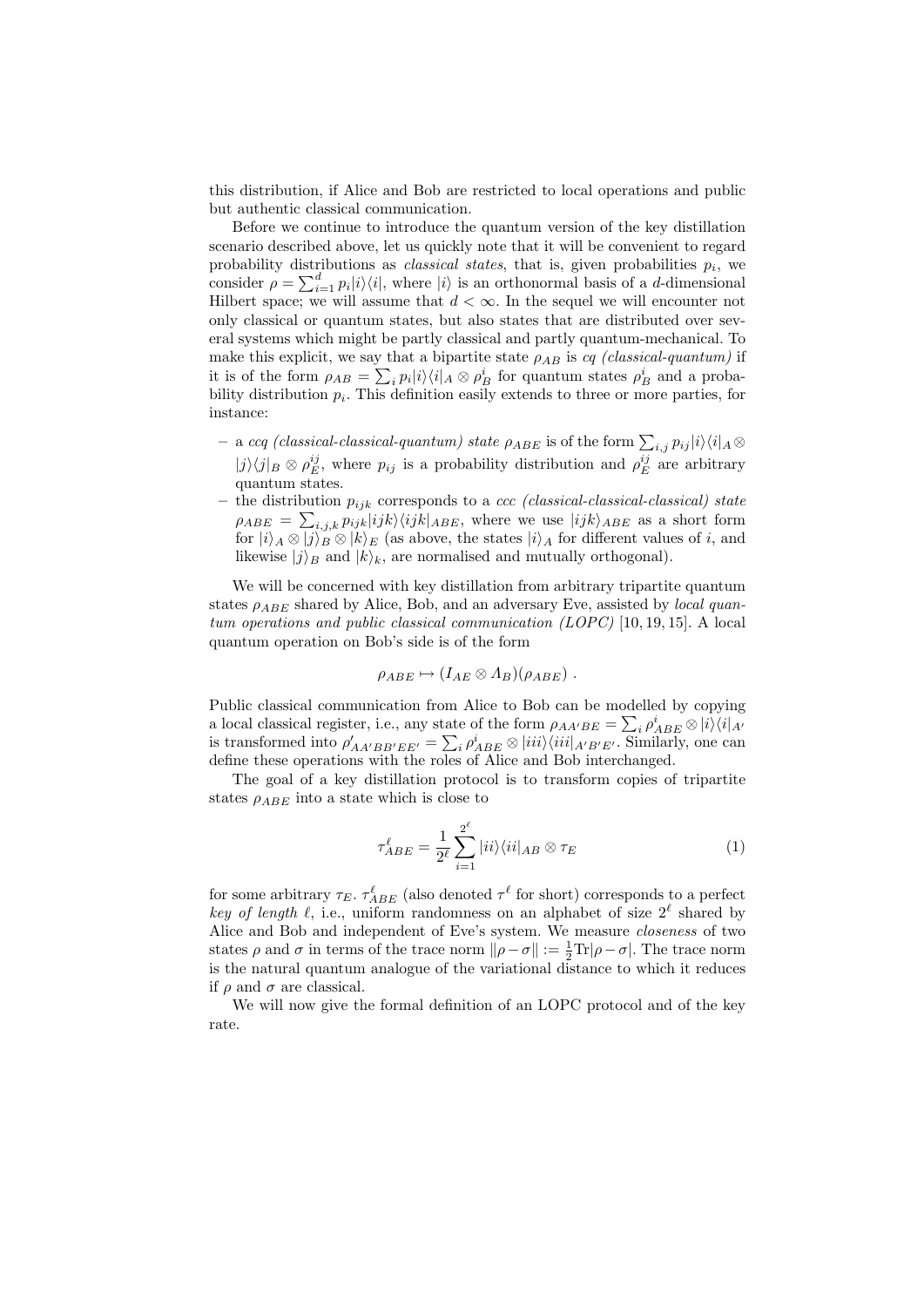**Definition 1.** An LOPC protocol  $P$  is a family  $\{\Lambda_n\}_{n\in\mathbb{N}}$  of completely positive trace preserving (CPTP) maps

$$
\varLambda_n:({\cal H}_A\otimes{\cal H}_B\otimes{\cal H}_E)^{\otimes n}\rightarrow{\cal H}_A^n\otimes{\cal H}_B^n\otimes{\cal H}_E^n
$$

which are defined by the concatenation of a finite number of local operation and public communication steps.

**Definition 2.** We say that an LOPC protocol  $P$  distills key at rate  $\mathcal{R}_P$  if there exists a sequence  $\{\ell_n\}_{n\in\mathbb{N}}$  such that

$$
\limsup_{n \to \infty} \frac{\ell_n}{n} = R_{\mathcal{P}}
$$

$$
\lim_{n \to \infty} ||A_n(\rho_{ABE}^{\otimes n}) - \tau_{ABE}^{\ell_n}|| = 0
$$

where  $\tau_{ABE}^{\ell_n}$  are the ccq states defined by (1). The key rate or distillable key of a state  $\rho_{ABE}$  is defined as  $K_D(\rho_{ABE}) := \sup_{\mathcal{D}} \mathcal{R}_{\mathcal{P}}$ .

The quantity  $K_D$  obviously depends on the partition of the state given as argument into the three parts controlled by Alice, Bob, and Eve, respectively. We thus indicate the assignment of subsystems by semicolons if needed. For instance, we write  $\rho_{AD;B;E}$  if Alice holds an additional system D.

It can be shown that the maximisation in the definition of  $K_D$  can be restricted to protocols whose communication complexity grows at most linearly in the number of copies of  $\rho_{ABE}$ . Hence, if  $d = \dim \mathcal{H}_A \otimes \mathcal{H}_B \otimes \mathcal{H}_E < \infty$  then the dimension of the output of the protocol is bounded by  $\log \dim \mathcal{H}_A^n\otimes \mathcal{H}_B^n\otimes \mathcal{H}_E^n\leq$  $cn \log d$ , for some constant  $c$ . (The proof of this statement will appear in a full version of this paper.)

The above security criterion is (strictly) weaker than the one proposed in  $[10]^9$ , hence  $K_D(\rho_{ABE})$  is lower bounded by a lower bound derived in [10]:

$$
K_D(\rho_{ABE}) \ge I(A:B)_{\rho} - I(A:E)_{\rho} . \tag{2}
$$

This expression can be seen as a quantum analogue of the well-known bound of Csiszár, Körner, and Maurer [3, 17]. Here  $I(A : B)$ <sub>p</sub> denotes the mutual information defined by  $I(A:B)_{\rho} := S(A)_{\rho} + S(B)_{\rho} - S(AB)_{\rho}$  where  $S(A)_{\rho} := S(\rho^A)$ is the von Neumann entropy of system  $A$  (and similarly for  $B$  and  $E$ ). For later reference we also define the *conditional mutual information*  $I(A : B|E)_{\rho}$  :=  $S(AE)_{\rho} + S(BE)_{\rho} - S(ABE)_{\rho} - S(E)_{\rho}.$ 

Note also that the criterion for the quality of the distilled key used in Definition 2 implies that the key is both uniformly distributed and independent of the adversary's knowledge, just as in [11]. Previous works considered uniformity and security separately. Note that, even though weaker than certain alternative

 $9$  The security criterion of [10] implies that, conditioned on *any* value of the key, Eve's state is almost the same. In contrast, according to the above definition, Eve's state might be arbitrary for a small number of values of the key.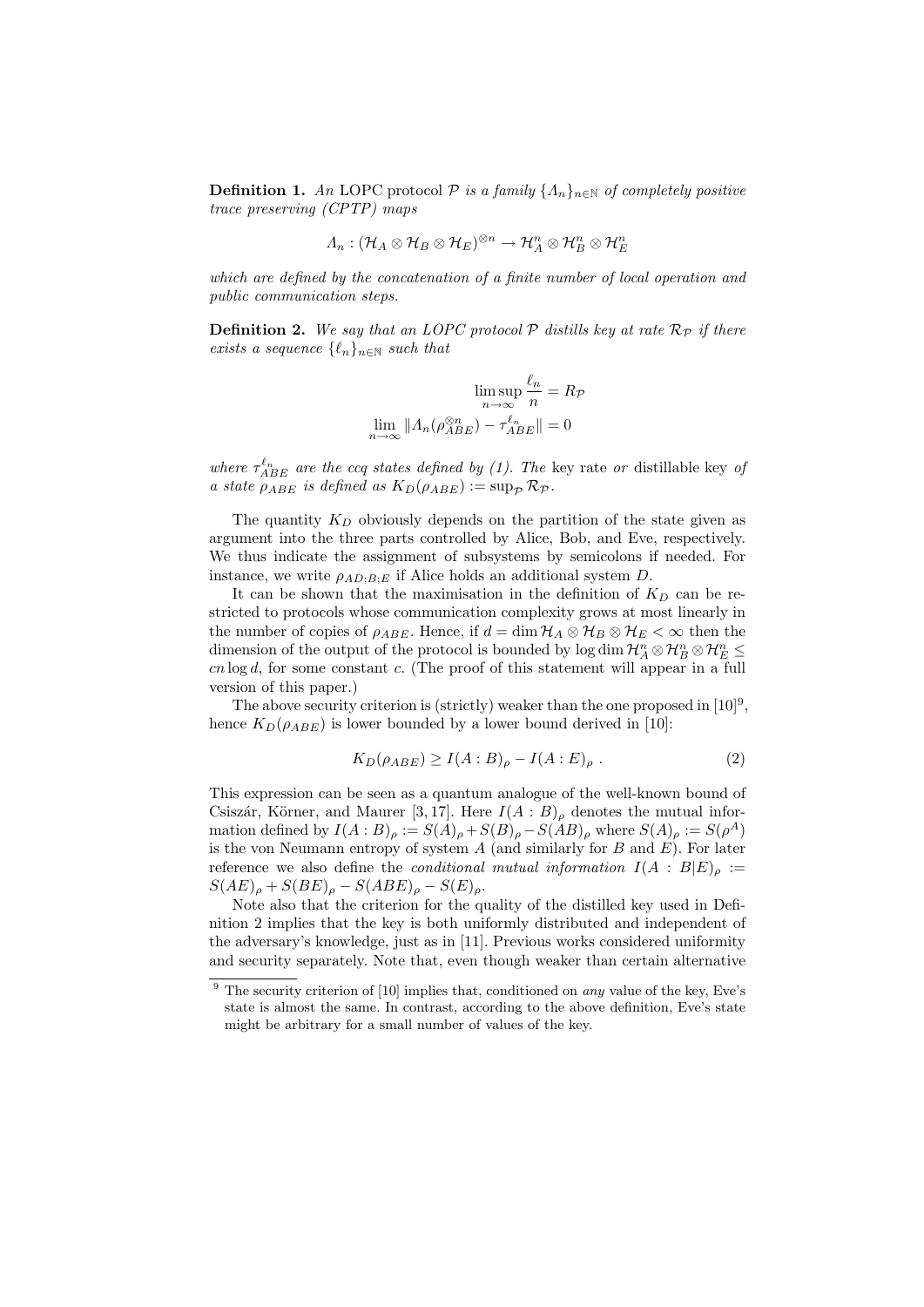criteria such as the one of [10], the security measure of Definition 2 is universally composable [11].

In [20], the question was posed whether the security condition also holds if the accessible information is used instead of the criterion considered here. Recently, it has been shown that this is not the case [21]. More precisely, an example of a family of states was exhibited such that Eve has exponentially small knowledge in terms of accessible information but constant knowledge in terms of the Holevo information. This implies that in this context, security definitions based on the accessible information are problematic. In particular, a key might be insecure even though the accessible information of an adversary on the key is exponentially small (in the key size).

### 3 Upper bounds for the key rate

In this section, we first derive sufficient conditions that a function has to satisfy in order to be an upper bound for the key rate (Section 3.1). We focus on functions that are secrecy monotones [12], i.e., they are monotonically decreasing under LOPC operations. Our approach therefore parallels the situation in classical and quantum information theory where resource transformations are also bounded by monotonic functions; examples include the proofs of converses to coding theorems and entanglement measures (see, e.g., [14]). As a corollary to our characterisation of secrecy monotones, we show how to turn entanglement monotones into secrecy monotones.

In a second part (Section 3.2), we provide a number of concrete secrecy monotones that satisfy the conditions mentioned above. They can be roughly divided into two parts: (i) functions derived from the intrinsic information and (ii) functions based on entanglement monotones. Finally, we will compare different secrecy monotones (Section 3.3) and study a few particular cases in more detail (Section 3.4).

### 3.1 Secrecy monotones

**Theorem 1.** Let  $M(\rho)$  be a function mapping tripartite quantum states  $\rho \equiv$  $\rho_{ABE}$  into the positive numbers such that the following holds:

- 1. Monotonicity:  $M(\Lambda(\rho)) \leq M(\rho)$  for any LOPC operation  $\Lambda$ .
- 2. Asymptotic continuity: for any states  $\rho^n$ ,  $\sigma^n$  on  $\mathcal{H}_A^n \otimes \mathcal{H}_B^n \otimes \mathcal{H}_E^n$ , the condition  $\|\rho^n - \sigma^n\| \to 0$  implies  $\frac{1}{\log r_n}|M(\rho^n) - M(\sigma^n)| \to 0$  where  $r_n = \dim(\mathcal{H}_A^n \otimes$  $\mathcal{H}_B^n\otimes\mathcal{H}_E^n).$
- 3. Normalisation:  $M(\tau^{\ell}) = \ell$ .

Then the regularisation of the function M given by  $M^{\infty}(\rho) = \limsup_{n \to \infty} \frac{M(\rho^{\otimes n})}{n}$ is an upper bound on  $K_D$ , i.e.,  $M^{\infty}(\rho_{ABE}) \geq K_D(\rho_{ABE})$  for all  $\rho_{ABE}$  with  $\dim \mathcal{H}_A \otimes \mathcal{H}_B \otimes \mathcal{H}_E < \infty$ . If in addition M satisfies

4. Subadditivity on tensor products:  $M(\rho^{\otimes n}) \leq n M(\rho)$ ,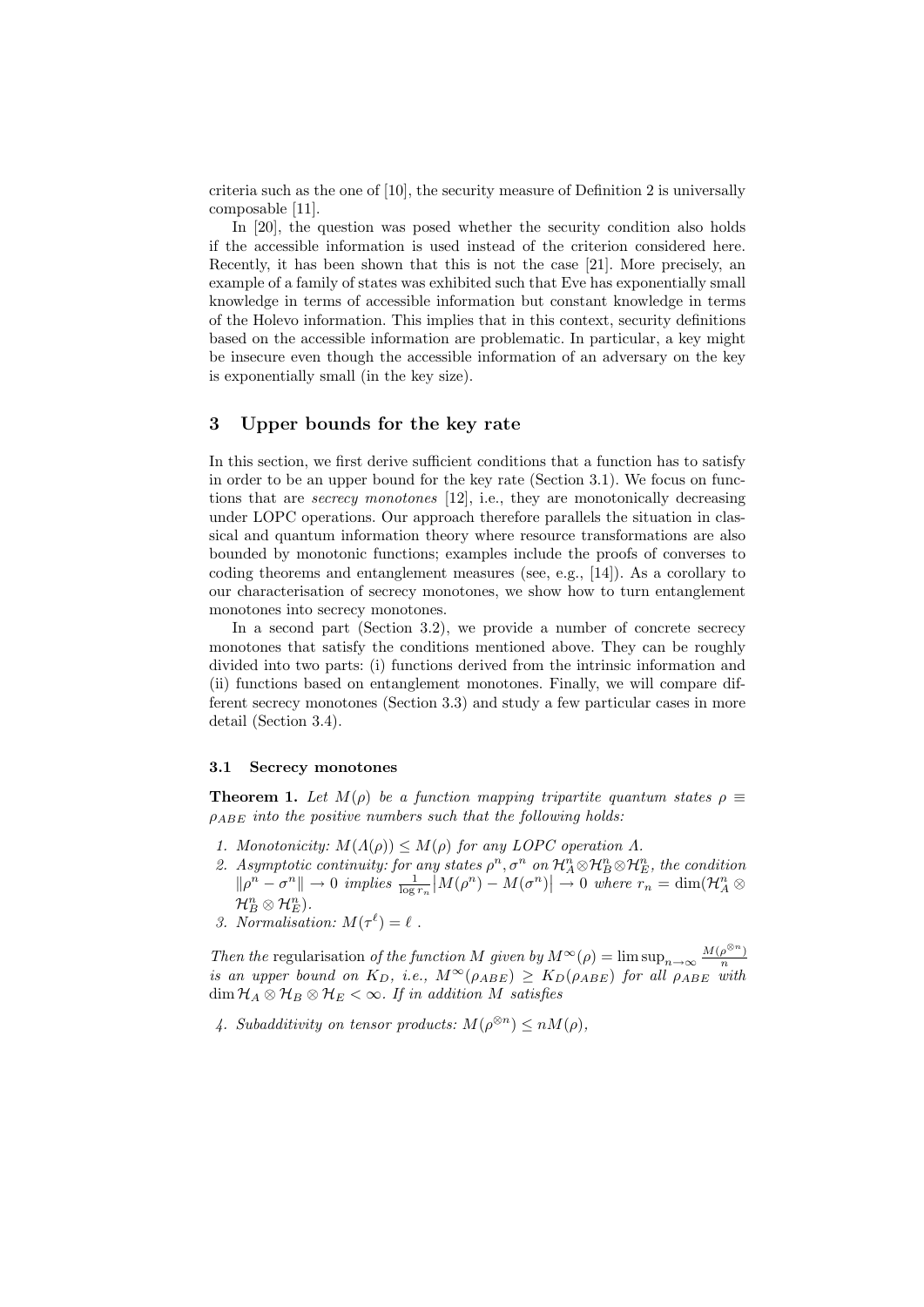#### then M is an upper bound for  $K_D$ .

*Proof.* Consider a key distillation protocol  $P$  that produces output states  $\sigma^n$  such that  $\|\sigma^{n}-\tau^{\ell_n}\| \to 0$ . We will show that  $M^{\infty}(\rho) \geq R_{\mathcal{P}}$ . Let us assume without loss of generality that  $R_{\mathcal{P}} > 0$ . Indeed, by monotonicity we have  $M(\rho^{\otimes n}) \geq M(\sigma^n)$ , which is equivalent to

$$
\frac{1}{n}M(\rho^{\otimes n}) \ge \frac{\ell_n}{n} \left( \frac{M(\sigma^n) - M(\tau^{\ell_n})}{\ell_n} + 1 \right),\tag{3}
$$

where we have used the normalisation condition. As remarked in Definition 2 there is a constant  $c > 0$  such that  $\log r_n \leq cn$  and by definition of  $R_p$  there exists a  $c' > 0$  and  $n_0$  such that for all  $n \ge n_0$ ,  $\log d_n \ge c'n$ . Hence  $\ell_n \ge c'n \ge$  $\frac{c'}{c}$  log  $r_n$ , therefore asymptotic continuity implies

$$
\lim_{n \to \infty} \frac{1}{\ell_n} |M(\sigma^n) - M(\tau^{\ell_n})| = 0.
$$

Taking the limsup on both sides of (3) gives  $M^{\infty}(\rho) \ge \limsup_n \frac{\ell_n}{n} = R_{\mathcal{P}}$ . Thus we have shown that  $M^{\infty}$  is an upper bound for the rate of an arbitrary protocol, so that it is an also upper bound for  $K_D$ .

If we restrict our attention to the special case of key distillation from bipartite states  $\rho_{AB}$ , we can immediately identify a well-known class of secrecy monotones, namely entanglement monotones. A convenient formulation is in this case not given by the distillation of states  $\tau^{\ell}$  with help of LOPC operations, but rather by the distillation of states  $\gamma^{\ell}$  via local operations and classical communication (LOCC), where  $\gamma^{\ell} = U|\psi\rangle\langle\psi|_{AB}^{\otimes \ell} \otimes \rho_{A'B'}U^{\dagger}$ , for some unitary  $U = \sum_{i=1}^{2^{\ell}} |ii\rangle\langle ii|_{AB} \otimes U_{A'B'}^{(i)}$  and  $|\psi\rangle = \frac{1}{\sqrt{\pi}}$  $\frac{1}{2}(|00\rangle + |11\rangle)$  [15, 22]. Note that measuring the state  $\gamma^{\ell}$  with respect to the computational bases on Alice and Bob's subsystems results in  $\ell$  key bits.

**Corollary 1.** Let  $E(\rho)$  be a function mapping bipartite quantum states  $\rho \equiv \rho_{AB}$ into the positive numbers such that the following holds:

- 1. Monotonicity:  $E(A(\rho)) \leq E(\rho)$  for any LOCC operation  $\Lambda$ .
- 2. Asymptotic continuity: for any states  $\rho^n, \sigma^n$  on  $\mathcal{H}_A^n \otimes \mathcal{H}_B^n$ , the condition  $\|\rho^n-\sigma^n\|\to 0$  implies  $\frac{1}{\log r_n}|E(\rho^n)-E(\sigma^n)|\to 0$  where  $r_n=\dim(\mathcal{H}_A^n\otimes\mathcal{H}_B^n)$ .
- 3. Normalisation:  $E(\gamma^{\ell}) \geq \ell$ .

Then the regularisation of the function E given by  $E^{\infty}(\rho) = \limsup_{n \to \infty} \frac{E(\rho^{\otimes n})}{n}$ is an upper bound on  $K_D$ , i.e.,  $E^{\infty}(\rho_{AB}) \geq K_D(\vert\psi\rangle \langle\psi\vert_{ABE})$  where  $\vert\psi\rangle \langle\psi\vert_{ABE}$ is a purification of  $\rho_{AB}$ . If in addition E satisfies

4. Subadditivity on tensor products:  $E(\rho^{\otimes n}) \leq nE(\rho)$ ,

then E is an upper bound for  $K_D$ .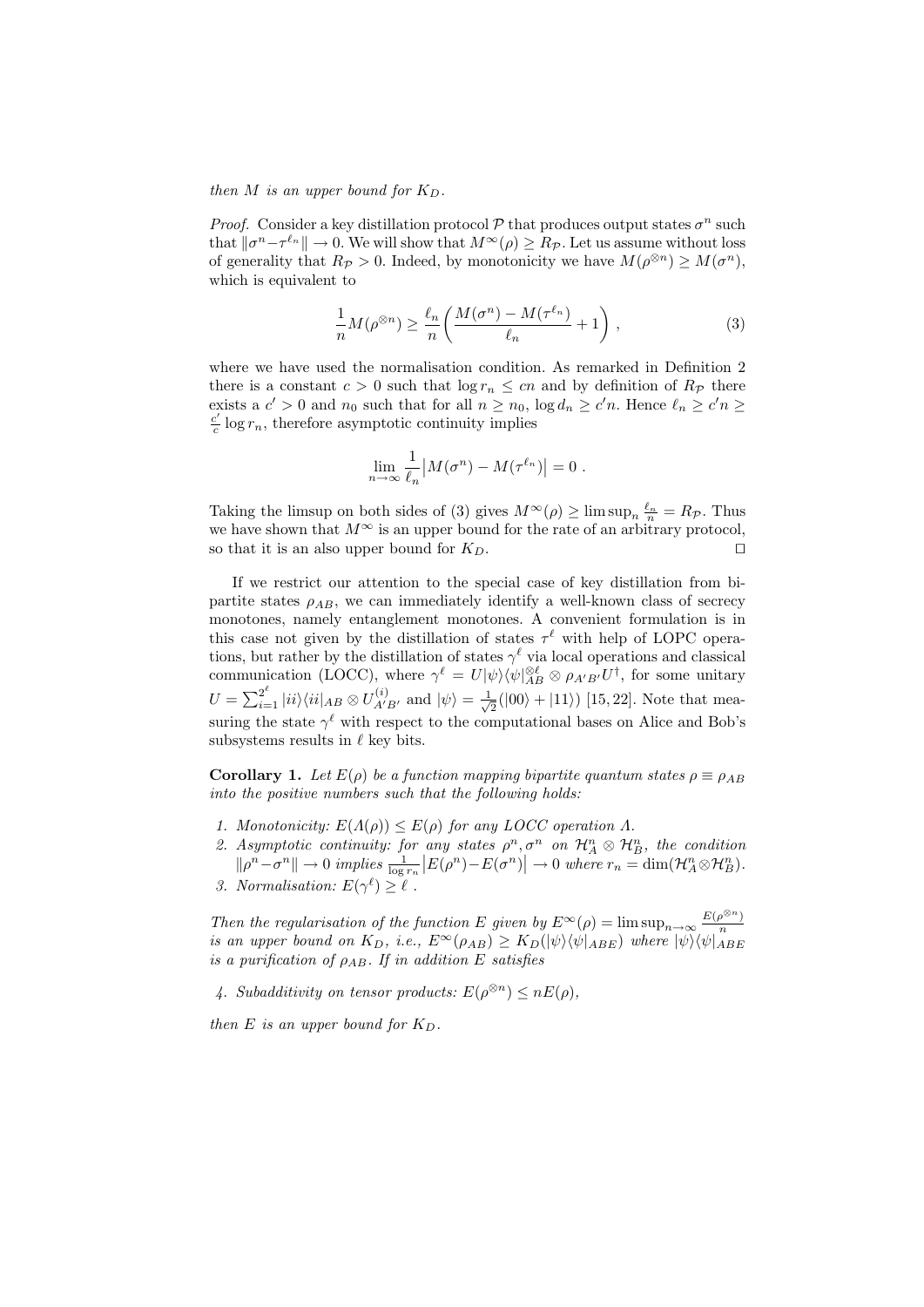The analogue of this result in the realm of entanglement distillation has long been known: namely, every function E satisfying LOCC monotonicity, asymptotic continuity near maximally entangled states as well as normalisation on maximally entangled states  $(E(|\psi\rangle\langle\psi|) = \log d$  for  $|\psi\rangle = \frac{1}{\sqrt{2}}$  $\frac{1}{\overline{d}}\sum_i |ii\rangle$  can be shown to provide an upper bound on distillable entanglement  $E_D$  [23, 24], that is,  $E^{\infty}(\rho) \geq E_D(\rho)$ . Additionally, if E is subadditive, the same inequality holds with  $E^{\infty}$  replaced by E. Indeed this result can be seen as a corollary to Corollary 1 by restricting from distillation of states  $\tau^{\ell}$  to distillation of  $|\psi\rangle\langle\psi|^{\otimes\ell}$  and noting that  $|\psi\rangle\langle\psi|^{\otimes \ell}$  is of the form  $\tau^{\ell}$  with trivial  $A'B'$ .

In the above corollary, we have identified asymptotic continuity on all states as well as normalisation on the states  $\gamma^{\ell}$  (rather than on singlets) as the crucial ingredients in order for an entanglement measure to bound distillable key from above. Note also that we require those additional conditions as, for instance, the logarithmic negativity as defined in [25] satisfies the weaker conditions, therefore being an upper bound on distillable entanglement, but fails to be an upper bound on distillable key.

We will now show how to turn this bound for bipartite states (or tripartite pure states) into one for arbitrary tripartite states. The recipe is simple: for a given state  $\rho_{ABE}$ , consider a purification  $|\psi\rangle\langle\psi|_{AA'BB'E}$  where the purifying system is denoted by  $A'B'$  and is split between Alice and Bob. Clearly, for any splitting,  $K_D(|\psi\rangle\langle\psi|_{AA'BB'E}) \geq K_D(\rho_{ABE})$ . This inequality combined with the previous corollary applied to  $|\psi\rangle\langle\psi|_{AA'BB'E}$  proves the following statement.

**Corollary 2.** If E satisfies the conditions of Corollary 1 then

$$
K_D(\rho_{ABE}) \leq E^{\infty}(\rho_{AA'BB'}) ,
$$

where  $\rho_{AA'BB'} = \text{Tr}_E|\psi\rangle\langle\psi|_{AA'BB'E}$  and  $\rho_{ABE} = \text{Tr}_{A'B'}|\psi\rangle\langle\psi|_{AA'BB'E}$ . If E is subadditive, the same inequality holds with E replacing  $E^{\infty}$ .

### 3.2 Examples of secrecy monotones

We will now introduce a number of secrecy monotones. We will only briefly comment on the relations between them. A more detailed analysis of how the different bounds on the key rate compare is given in Section 3.3.

Intrinsic information The *intrinsic information* of a probability distribution  $p_{ijk}$  is given by

$$
I(A:B \downarrow E) := \inf I(A:B|E')_{\rho} \tag{4}
$$

where  $\rho_{ABE}$  is the ccc state corresponding to  $p_{ijk}$ . The infimum is taken over all channels from  $E$  to  $E'$  specified by a conditional probability distributions  $p_{l|m}$ .  $\rho_{ABE'}$  is the state obtained by applying the channel to E. This quantity has been defined by Maurer and Wolf and provides an upper bound on the key rate from classical correlations [13]. We can extend it in the following way to arbitrary tripartite quantum states  $\rho_{ABE}$ .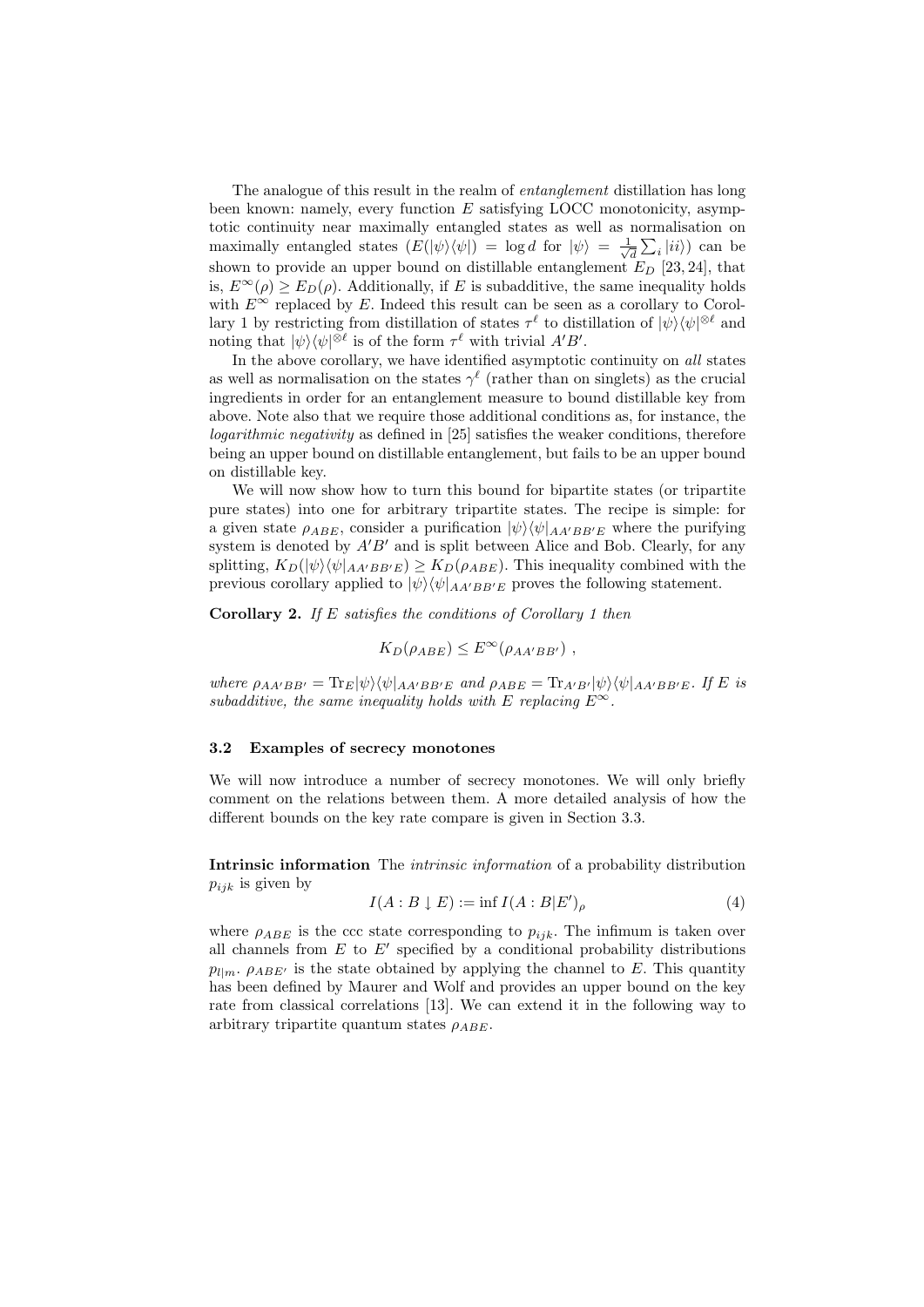**Definition 3.** The intrinsic information of a tripartite quantum state  $\rho_{ABE}$  is given by

$$
I(A:B\downarrow E)_{\rho} := \inf I(A:B|E')_{\rho}
$$

where the infimum is taken over all CPTP maps  $\Lambda_{E\to E}$  from E to E' where  $\rho_{ABE'} = (I_{AB} \otimes A_{E\rightarrow E})(\rho_{ABE}).$ 

This definition is compatible with the original definition since it reduces to (4) if the systems A, B and E are classical.

It is straightforward to show that the intrinsic information satisfies the requirements of Theorem 1. Hence we have proved the following theorem.

**Theorem 2.** The intrinsic information is an upper bound on distillable key, i.e.,  $K_D(\rho_{ABE}) \leq I(A:B \downarrow E)_{\rho}$ .

Let us note that this bound differs from the bound proposed in [26, 19] where instead of all quantum channels, arbitrary measurements were considered. Our present bound can be tighter, as it can take into account Eve's quantum memory.

In the case where  $\rho_{ABE}$  is pure, this bound can be improved by a factor of two because  $I(A : B \downarrow E)$ <sub> $\rho$ </sub> =  $2E_{sq}(\rho_{AB})$ , where  $E_{sq}$  is the squashed entanglement defined below and because squashed entanglement is an upper bound for the key rate.

### Squashed entanglement

Definition 4. Squashed entanglement is defined as

$$
E_{sq}(\rho_{AB}) = \frac{1}{2} \inf_{\rho_{AB} = \text{Tr}_{E}\rho_{ABE}} I(A:B|E)_{\rho}
$$

Squashed entanglement can be shown to be a LOCC monotone, additive [27], and asymptotically continuous [28]. In [29, Proposition 4.19] it was shown to satisfy the normalisation condition and is therefore an upper bound on distillable key according to Corollary 1.

Theorem 3. Squashed entanglement is an upper bound on distillable key, i.e.,  $K_D(\rho_{ABE}) \leq E_{sq}(\rho_{AA'BB'})$  where  $\rho_{AA'BB'} = \text{Tr}_E|\psi\rangle\langle\psi|_{AA'BB'E}$  and  $\rho_{ABE} =$  $\text{Tr}_{A'B'}|\psi\rangle\langle\psi|_{AA'BB'E}.$ 

Reduced intrinsic information There is another way in which we can find a bound on the key rate which is tighter than the intrinsic information. In [30] it was shown that the classical intrinsic information is E-lockable, i.e., it can increase sharply when a single bit is taken away from Eve. Since (classical) distillable key is not E-lockable, the bound that the intrinsic information provides cannot be tight. This was the motivation for defining the reduced intrinsic information by  $I(AB \downarrow E) = \inf I(AB \downarrow EE') + S(E')$  where the infimum is taken over arbitrary classical values  $E'$  [30]. We now define the quantum extension of this function.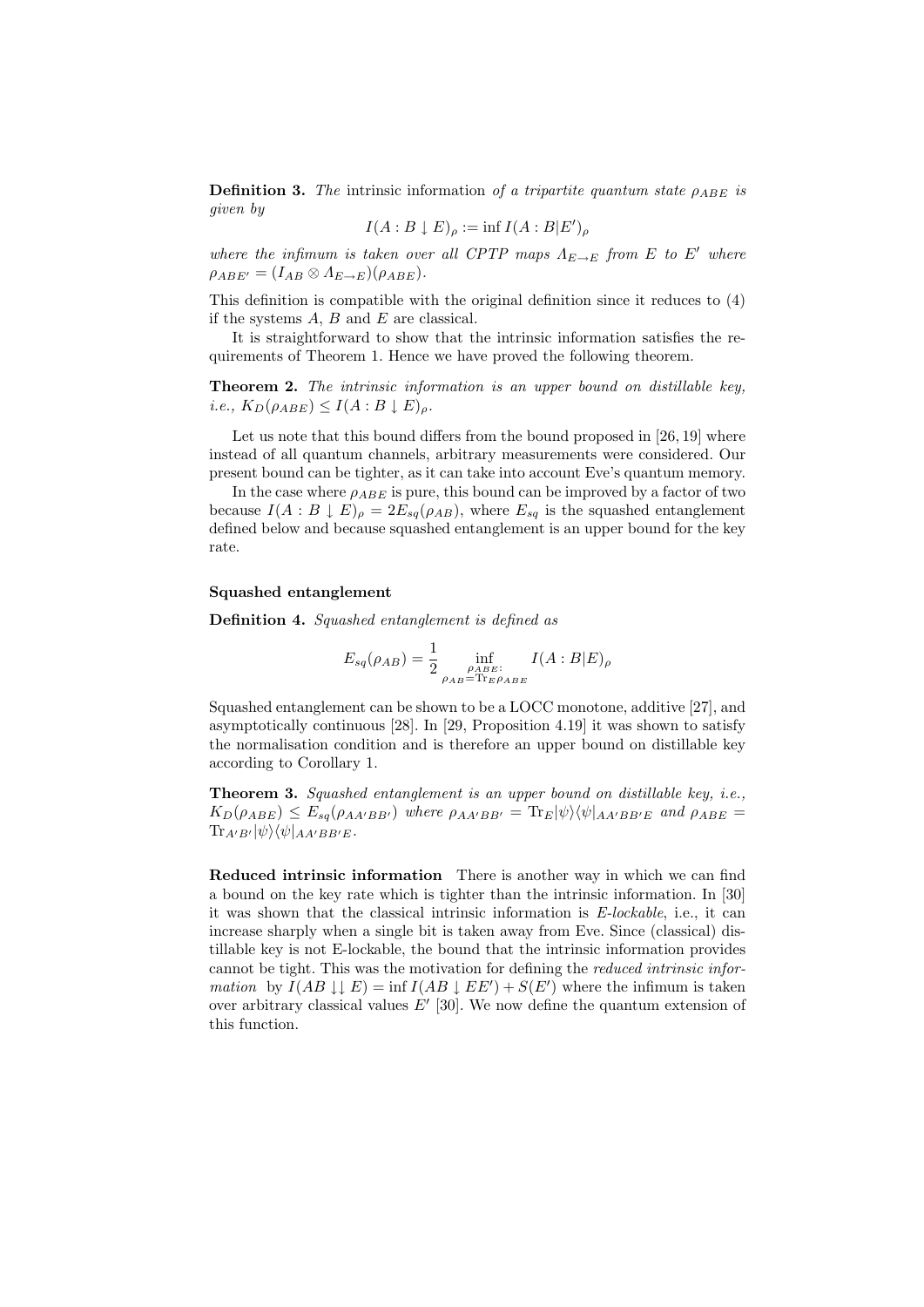**Definition 5.** Let  $a = 1, 2$ . The reduced intrinsic information (with parameter a) is given by

$$
I(A:B \downarrow \downarrow E)_{\rho}^{(a)} = \inf \{ I(AB \downarrow EE')_{\rho} + aS(E')_{\rho} \}
$$

where the infimum is taken over all extensions  $\rho_{ABEE'}$  with a classical register  $E'$  if  $a = 1$  and over arbitrary extensions  $\rho_{ABEE'}$  if  $a = 2$ .

The parameter a reflects the different behaviour of the intrinsic information subject to loss of a single bit (qubit). The reduced intrinsic information is an upper bound on distillable key since

$$
K_D(\rho_{ABE}) \leq K_D(\rho_{ABEE'}) + aS(E') \leq I(AB \downarrow EE') + aS(E') .
$$

The first inequality corresponds to Corollary 4 below.

Theorem 4. The reduced intrinsic information is an upper bound on distillable key, i.e.,  $K_D(\rho_{ABE}) \leq I(A:B\downarrow\downarrow E)_{\rho}^{(a)}$ , for  $a=1,2$ .

Relative entropy of entanglement The relative entropy of entanglement and its regularised version are well-known entanglement measures that serve as important tools in entanglement theory.

**Definition 6.** The relative entropy of entanglement is given by [31, 32]

$$
E_R(\rho_{AB}) = \inf_{\sigma_{AB}} S(\rho_{AB} || \sigma_{AB})
$$

where  $S(\rho_{AB}||\sigma_{AB}) = Tr \rho_{AB} [\log \rho_{AB} - \log \sigma_{AB}]$  and the minimisation is taken over all separable states  $\sigma_{AB}$ , i.e.  $\sigma_{AB} = \sum_i p_i \rho_A^i \otimes \rho_B^i$ .

The relative entropy of entanglement was the first upper bound that has been provided for  $K_D(|\psi\rangle\langle\psi|_{ABE})$  [15, 22]. We now extend this result to all tripartite quantum states  $\rho^{ABE}$ .

Theorem 5. The relative entropy of entanglement is an upper bound on distillable key, i.e.,  $K_D(\rho_{ABE}) \le E_R^{\infty}(\rho_{AA'BB'}) \le E_R(\rho_{AA'BB'})$  where  $\rho_{AA'BB'} =$  $\text{Tr}_E|\psi\rangle\langle\psi|_{AA'BB'E}$  and  $\rho_{ABE} = \text{Tr}_{A'B'}|\psi\rangle\langle\psi|_{AA'BB'E}$ .

It is a particular advantage of  $E_R$  in its function as an upper bound that it is not lockable [33].

#### 3.3 Comparison of secrecy monotones

Pure versus mixed For entangled states, bounds derived from entanglement measures are usually tighter than the intrinsic information and its reduced version. Consider for example the state  $\rho_{ABE} = |\psi\rangle\langle\psi|_{AB} \otimes \rho_E$  where  $|\psi\rangle_{AB} =$  $\frac{1}{2}$  $\frac{1}{2}(|00\rangle + |11\rangle)$ . Here we have

$$
E_R(\rho_{ABE}) = E_R^{\infty}(\rho_{ABE}) = E_{sq}(\rho_{ABE}) = K_D(\rho_{ABE}) = 1
$$
,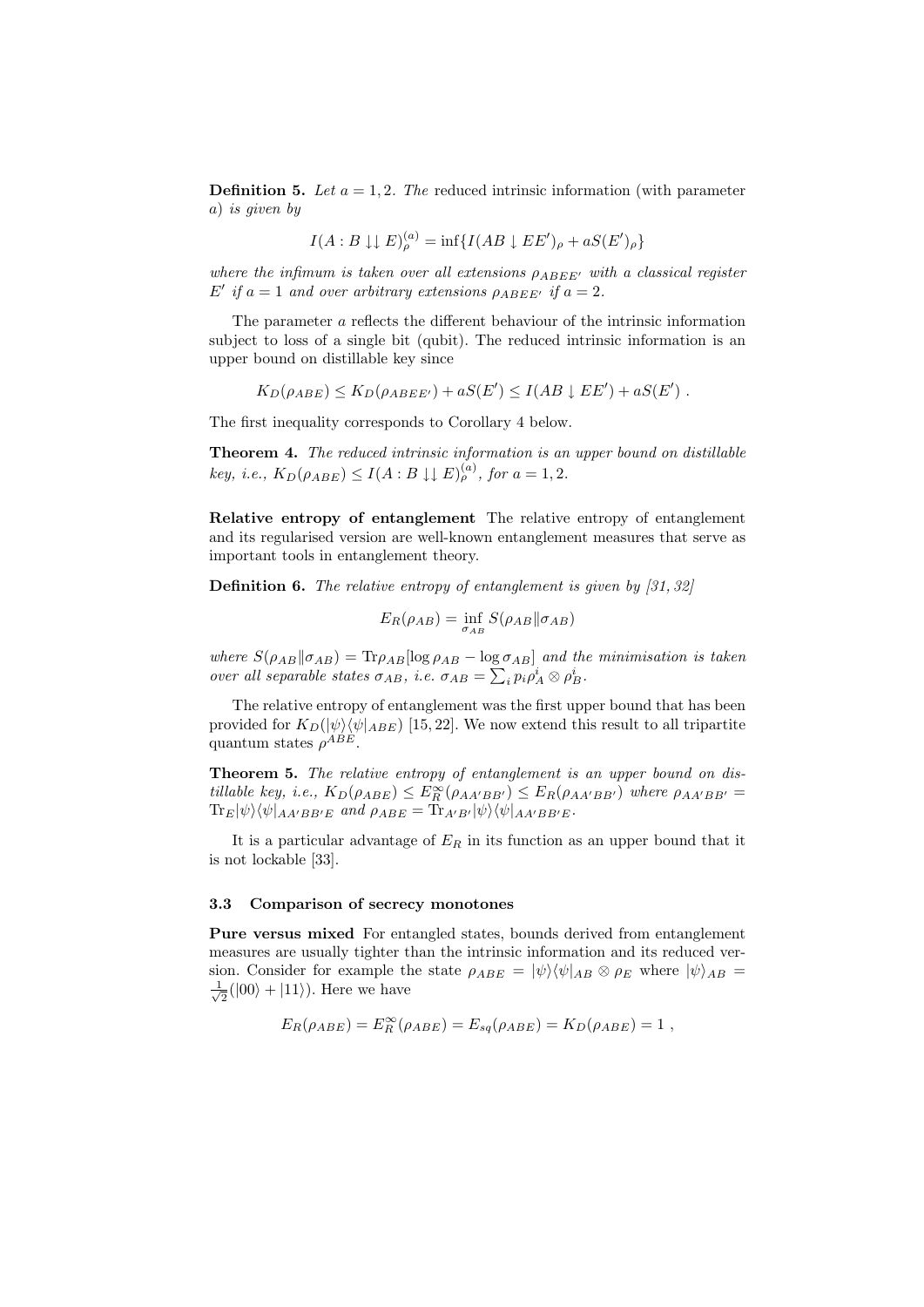while

$$
I(A:B \downarrow E)_{\rho} = I(A:B \downarrow \downarrow E)_{\rho}^{(a)} = 2 ,
$$

for  $a = 1, 2$ . In general, for tripartite pure states, squashed entanglement is a tighter bound on the key rate than the intrinsic information by at least a factor of two:

$$
2E_{sq}(|\psi\rangle\langle\psi|_{ABE}) = I(A:B \downarrow E)_{|\psi\rangle\langle\psi|}.
$$

The locking effect We will now give a concrete example which shows that there is a purification  $|\psi\rangle_{AA'BB'E}$  of  $\rho_{ABE}$  such that

$$
K_D(\rho_{ABE}) = E_R(\rho_{AA'BB'}) < I(AA' : BB' \downarrow E)_\rho \; .
$$

Consider the distribution  $p_{ijkl}$  defined by the following distribution for  $p_{ij}$ 

|                | $\it i$ | $\boldsymbol{0}$ | $\mathbf{1}$     | $\overline{2}$   | 3                |
|----------------|---------|------------------|------------------|------------------|------------------|
| $\dot{\jmath}$ |         |                  |                  |                  |                  |
| $\overline{0}$ |         | $\frac{1}{8}$    | $\frac{1}{8}$    | $\boldsymbol{0}$ | $\boldsymbol{0}$ |
| $\mathbf{1}$   |         | $\frac{1}{8}$    | $\frac{1}{8}$    | $\boldsymbol{0}$ | $\overline{0}$   |
| $\overline{2}$ |         | $\boldsymbol{0}$ | $\boldsymbol{0}$ | $\frac{1}{4}$    | $\boldsymbol{0}$ |
| 3              |         | $\boldsymbol{0}$ | $\overline{0}$   | $\overline{0}$   | $\frac{1}{4}$    |

and where k and l are uniquely determined by  $(i, j)$ ,

$$
k = i + j \text{ (mod 2)} \quad \text{for} \quad i, j \in \{0, 1\}
$$
\n
$$
k = i \text{ (mod 2)} \quad \text{for} \quad i \in \{2, 3\}
$$
\n
$$
l = \lfloor i/2 \rfloor
$$

 $\sum_{ijkl} p_{ijkl} |ijkl\rangle\langle ijkl|$ . Clearly  $K_D(\rho_{A;B;EF}) = 0$ , as Eve can factorise Alice and for all  $(i, j)$  with  $p_{ij} > 0$ . We denote the corresponding cccc state by  $\rho_{ABEF} =$ Bob, by keeping k when  $l = 1$  and forgetting it when  $l = 0$ . In the former case, when  $l = 0$ , then Alice and Bob have  $(i, j) = (2, 2)$ , and when  $l = 1$ , then Alice and Bob have  $(i, j) = (3, 3)$ . In the latter case, both Alice and Bob have at random 0 or 1 and they are not correlated.

On the other hand, when Eve does not have access to  $l$ , then the key rate is equal to 1, i.e.,  $K_D(\rho_{A;B;E})=1$ . Indeed, it cannot be greater, as key cannot increase more than the entropy of the variable that was taken out from Eve. However one finds that the intrinsic information is equal to  $3/2$ , i.e.,  $I(A:B \downarrow E)_{\rho} = 3/2$  [30].

Let us consider the purification of the above state,

$$
|\psi_{A'ABEF}\rangle = \frac{1}{2} (|0\rangle_{A'}|22\rangle_{AB}|0\rangle_{E}|0\rangle_{F} + |0\rangle_{A'}|33\rangle_{AB}|1\rangle_{E}|0\rangle_{F} + |\psi\rangle_{A'AB}|0\rangle_{E}|1\rangle_{F} + |\phi\rangle_{A'AB}|1\rangle_{E}|1\rangle_{F}),
$$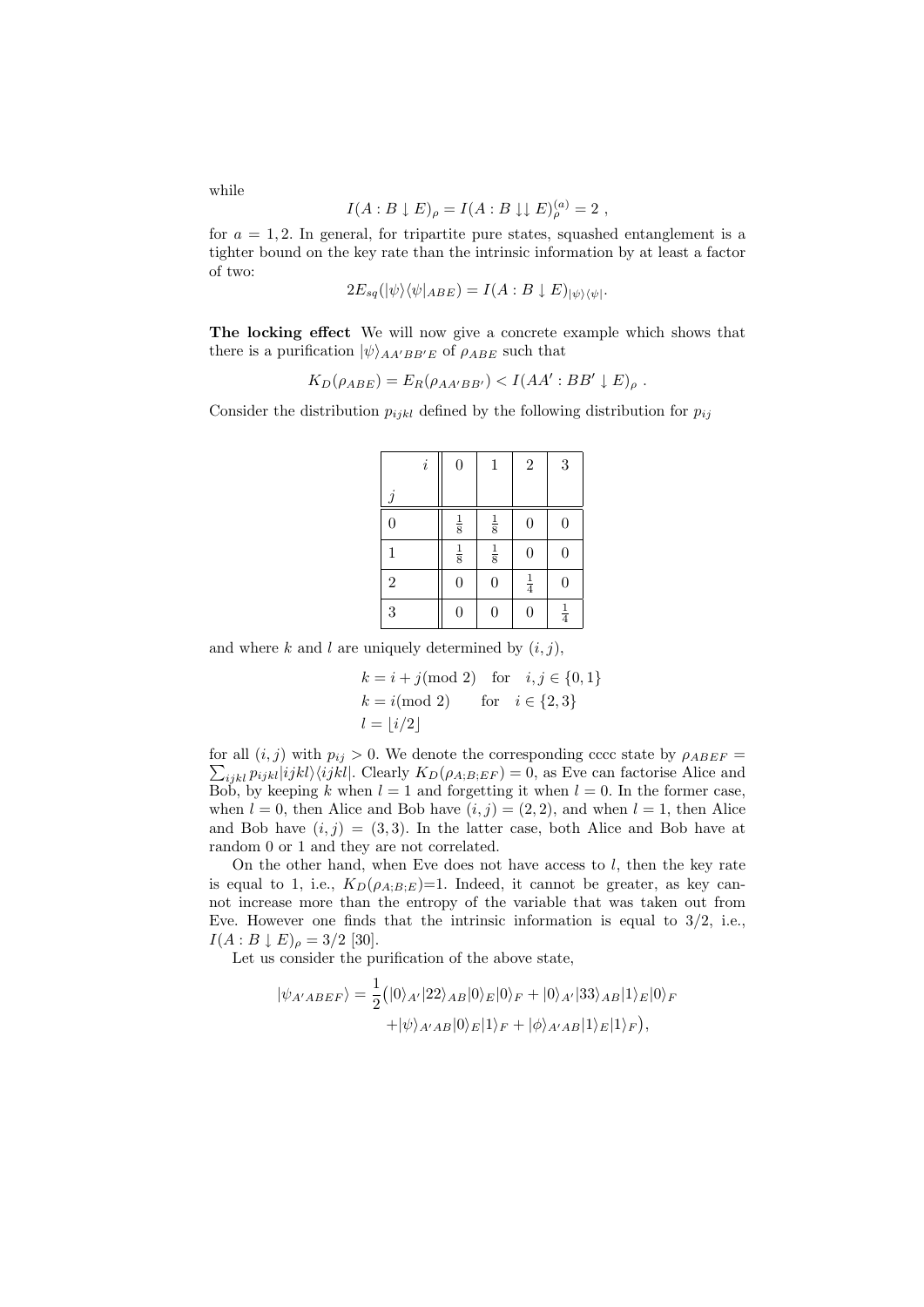where

$$
|\psi\rangle=\frac{1}{\sqrt{2}}(|0\rangle_{A'}|00\rangle_{AB}+|1\rangle_{A'}|11\rangle_{AB})
$$

and

$$
|\phi\rangle=\frac{1}{\sqrt{2}}(|0\rangle_{A'}|01\rangle_{AB}+|1\rangle_{A'}|10\rangle_{AB}).
$$

Thus when E and F are with Eve, the state  $\rho_{AA';B}$  of Alice and Bob is a mixture of four states:  $|0\rangle|22\rangle$ ,  $|0\rangle|33\rangle$ ,  $|\phi\rangle$  and  $|\psi\rangle$ . This state is separable state, hence  $E_R(\rho_{AA';B}) = 0.$ 

Consider now the state  $\rho_{AA'F:B}$  where F is controlled by Alice instead of Eve. Measuring  $F$  makes the state separable and in [33] it was shown that measuring a single qubit cannot decrease the relative entropy of entanglement by more than 1, thus we obtain

$$
E_R(\rho_{AA'F;B}) \leq 1.
$$

By Theorem 5 we then have  $K_D(\rho_{ABE}) \leq 1$ , but indeed one can distil one bit of key from  $\rho_{ABE}$ , therefore

$$
K_D(\rho_{ABE}) = E_R(\rho_{AA'F;B}) = 1.
$$

In [30] the considered distribution was generalised to make the gap between intrinsic information and distillable key arbitrarily large. It is not difficult to see that  $E_R$  is still bounded by one. This shows that the bound based on relative entropy of entanglement, though perhaps more complicated in use, can be significantly stronger than intrinsic information bound. We leave it open, whether or not the intrinsic information bound is weaker in general when compared to the relative entropy bound. This parallels the challenge to discover a relation between the relative entropy of entanglement and squashed entanglement. Here it has also been observed that squashed entanglement can exceed the relative entropy of entanglement by a large amount, due to a *locking effect* [34].

### 3.4 Upper and lower bounds when  $\rho_{ABE} = \rho_{AB} \otimes \rho_E$

In this section we focus on states of the form  $\rho_{ABE} = \rho_{AB} \otimes \rho_E$ . Since distillable key cannot increase under Eve's operations, the form of the state  $\rho_E$  is not important and we conclude that  $K_D(\rho_{AB} \otimes \rho_E)$  is a function of  $\rho_{AB}$  only. If the state  $\rho_{AB}$  is classical on system A, then it is known that distillable key is equal to the quantum mutual information,  $K_D(\rho_{AB} \otimes \rho_E) = I(A : B)_{\rho}$  [10]. Indeed, we know from Theorem 2 that the key rate can never exceed  $I(A : B)_{\rho}$ . For separable quantum states  $\rho_{AB}$  we were able to further improve this bound. The upper bounds are summarised in the following theorem. (Its proof will appear in a full version of this paper.)

**Theorem 6.** For all states  $\rho_{AB} \otimes \rho_E$ ,

$$
K_D(\rho_{AB}\otimes\rho_E)\leq I(A:B)_{\rho}
$$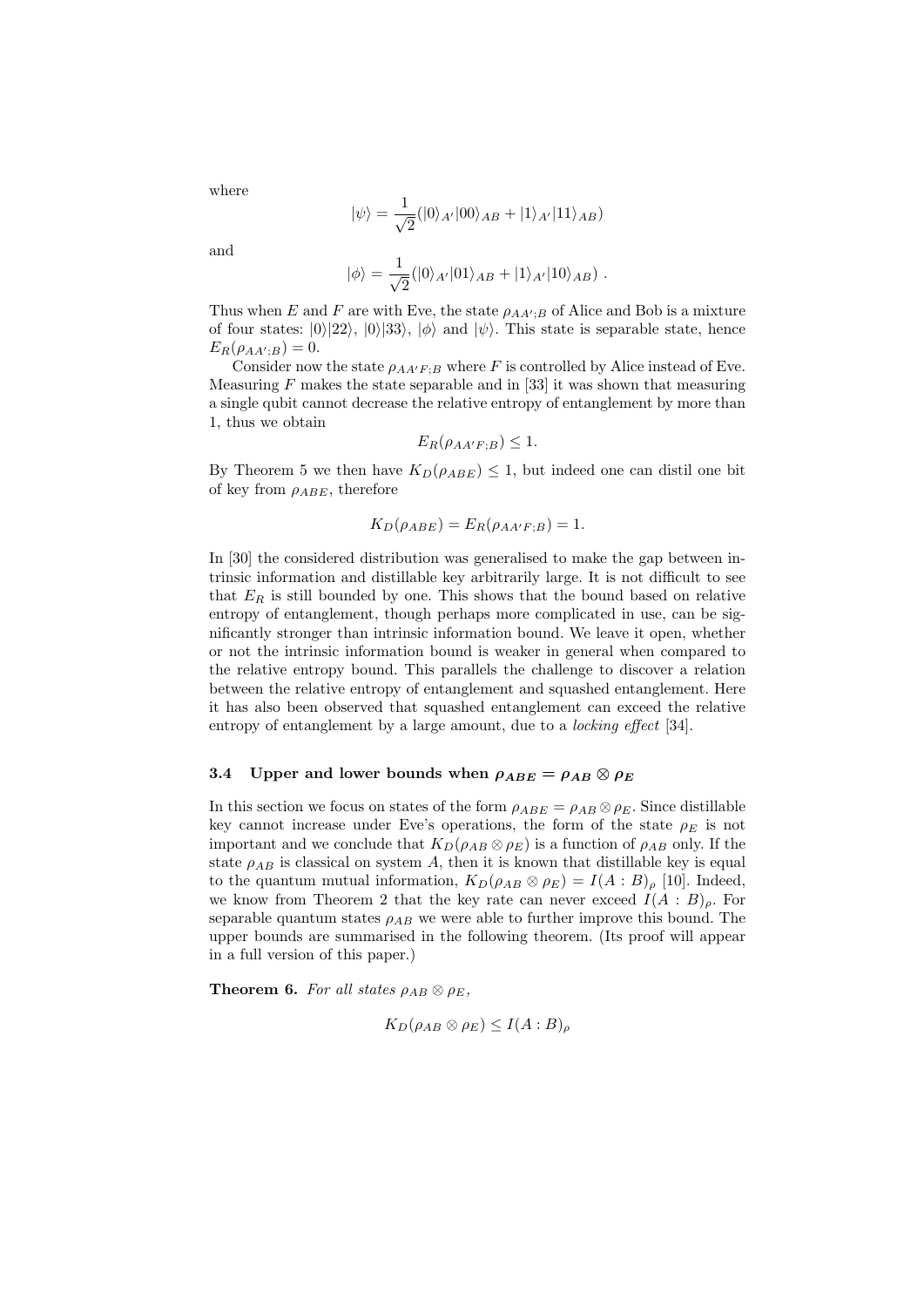with equality if  $\rho_{AB}$  is classical on system A. If  $\rho_{AB}$  is separable, i.e.,  $\rho_{AB} =$  $\sum_i p_i \rho_A^i \otimes \rho_B^i$ , then

$$
K_D(\rho_{AB}\otimes\rho_E)\leq I_{\rm acc}^{\rm LOPC}(\mathcal{E})\leq I_{\rm acc}(\mathcal{E})
$$

where  $\mathcal{E} = \{p_i, \rho_A^i \otimes \rho_B^i\}$  and  $I_{\text{acc}}^{\text{LOPC}}(\mathcal{E})$  is the maximal mutual information that Alice and Bob can obtain about *i* using LOPC operations (see e.g. [35, 36]), whereas  $I_{\text{acc}}(\mathcal{E})$  denotes the usual accessible information, i.e. maximal mutual information about i obtained by joint measurements.

We will now derive a general lower bound on the key rate in terms of the distillable common randomness.

**Definition 7.** We say that an LOPC protocol  $\mathcal{P}$  distills common randomness at rate  $\mathcal{R}_{\mathcal{P}}$  if there exists a sequence  $\{\ell_n\}_{n\in\mathbb{N}}$  such that

$$
\limsup_{n \to \infty} \frac{\ell_n - m_n}{n} = R_{\mathcal{P}}
$$

$$
\lim_{n \to \infty} ||\Lambda_n(\rho_{AB}^{\otimes n}) - \tau^{\ell_n}|| = 0
$$

where  $m_n$  is the number of communicated bits. The distillable common randomness of a state  $\rho^{AB}$  is defined as  $D_R(\rho_{AB}) := \sup_{\mathcal{P}} \mathcal{R}_{\mathcal{P}}$ .

For some protocols the rate may be negative. However it is immediate that  $D_R(\rho_{AB})$  is nonnegative for all  $\rho_{AB}$ . The following statement is a direct consequence of the results in [10, 11].

**Theorem 7.** For the states  $\rho_{ABE} = \rho_{AB} \otimes \rho_E$  the distillable key is an upper bound on the distillable common randomness, i.e.,  $K_D(\rho_{AB} \otimes \rho_E) \geq D_R(\rho_{AB})$ for all  $\rho_{AB}$  and  $\rho_E$ .

### 4 Embedding classical into quantum states

The problem of distilling key from a classical tripartite distribution (i.e., ccc states) is closely related to the problem of distilling entanglement from a bipartite quantum state (where the environment takes the role of the adversary), as noted in [9, 30]. It thus seems natural to ask whether, in analogy to *bound entan*gled quantum states (which have positive entanglement cost but zero distillable entanglement), there might be classical distributions with bound information. These are distributions with zero key rate but positive key cost, i.e., no key can be distilled from them, yet key is needed to generate them. The existence of such distributions, however, is still unproved. (There are, however, some partial positive answers, including an asymptotic result [30] as well as a result for scenarios involving more than three parties [37].)

In [9, 30], it has been suggested that the classical distribution obtained by measuring bound entangled quantum states might have bound information. Such hope, however, was put into question by the results of [15], showing that there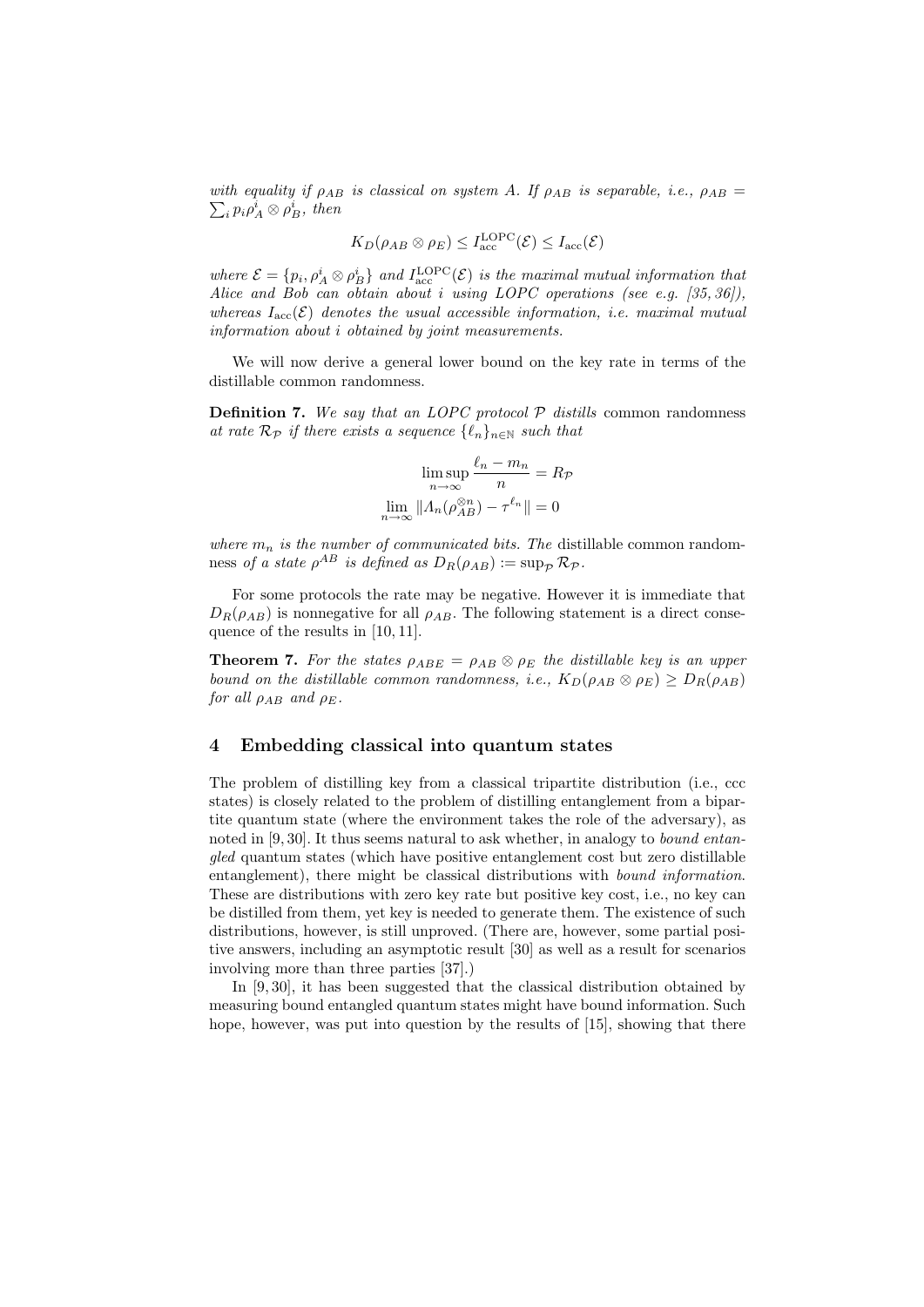are quantum states with positive key rate but no distillable entanglement (i.e., they are bound entangled). However, the examples of states put forward in [15] have a rather special structure. It is thus still possible that distributions with bound information might be obtained by measuring appropriately chosen bound entangled states.

In the following, we consider a special embedding of classical distributions into quantum states as proposed in [9]. We then show how statements about key distillation starting from the original state and from the embedded state are related to each other. Let

$$
\rho_{ccc} := \sum_{ijk} p_{ijk} |ijk\rangle\langle ijk|_{ABE} \tag{5}
$$

be a ccc state defined relative to fixed orthonormal bases on the three subsystems (in the following called computational bases). We then consider the qqq embedding  $\rho_{qqq} = |\psi\rangle\langle\psi|$  of  $\rho_{ccc}$  given by

$$
|\psi\rangle = \sum_i \sqrt{p_{ijk}} |ijk\rangle_{ABE} .
$$

Note that, if Alice and Bob measure  $\rho_{qqq}$  in the computational basis, they end up with a state of the form

$$
\rho_{ccq} = \sum_{ij} p_{ij} |ij\rangle\langle ij|_{AB} \otimes |\psi^{ij}\rangle\langle\psi^{ij}|_{E}
$$
\n(6)

for some appropriately chosen  $|\psi^{ij}\rangle$ . We call this state the *ccq embedding* of  $\rho_{ccc}$ .

In a similar way as classical distributions can be translated to quantum states, classical protocols have a quantum analogue. To make this more precise, we consider a classical LOPC protocol  $P$  that Alice and Bob wish to apply to a ccc state  $\rho_{ccc}$  as in (5). Obviously,  $P$  can equivalently be applied to the corresponding ccq embedding  $\rho_{ccq}$  as defined in (6) (because Alice and Bob's parts are the same in both cases). Because Eve might transform the information she has in the ccq case to the information she has in the ccc case by applying a local measurement, security of the key generated by  $P$  when applied to  $\rho_{ccq}$  immediately implies security of the key generated by  $P$  when applied to  $\rho_{ccc}$ . Note, however, that the opposite of this statement is generally not true.

In general, a classical protocol  $P$  can be subdivided into a sequence of steps of the following form:

- 1. generating local randomness
- 2. forgetting information (discarding local subsystems)
- 3. applying permutations
- 4. classical communication.

The *coherent version* of  $P$ , denoted  $P_q$ , is defined as the protocol acting on a qqq state where the above classical operations are replaced by the following quantum operations: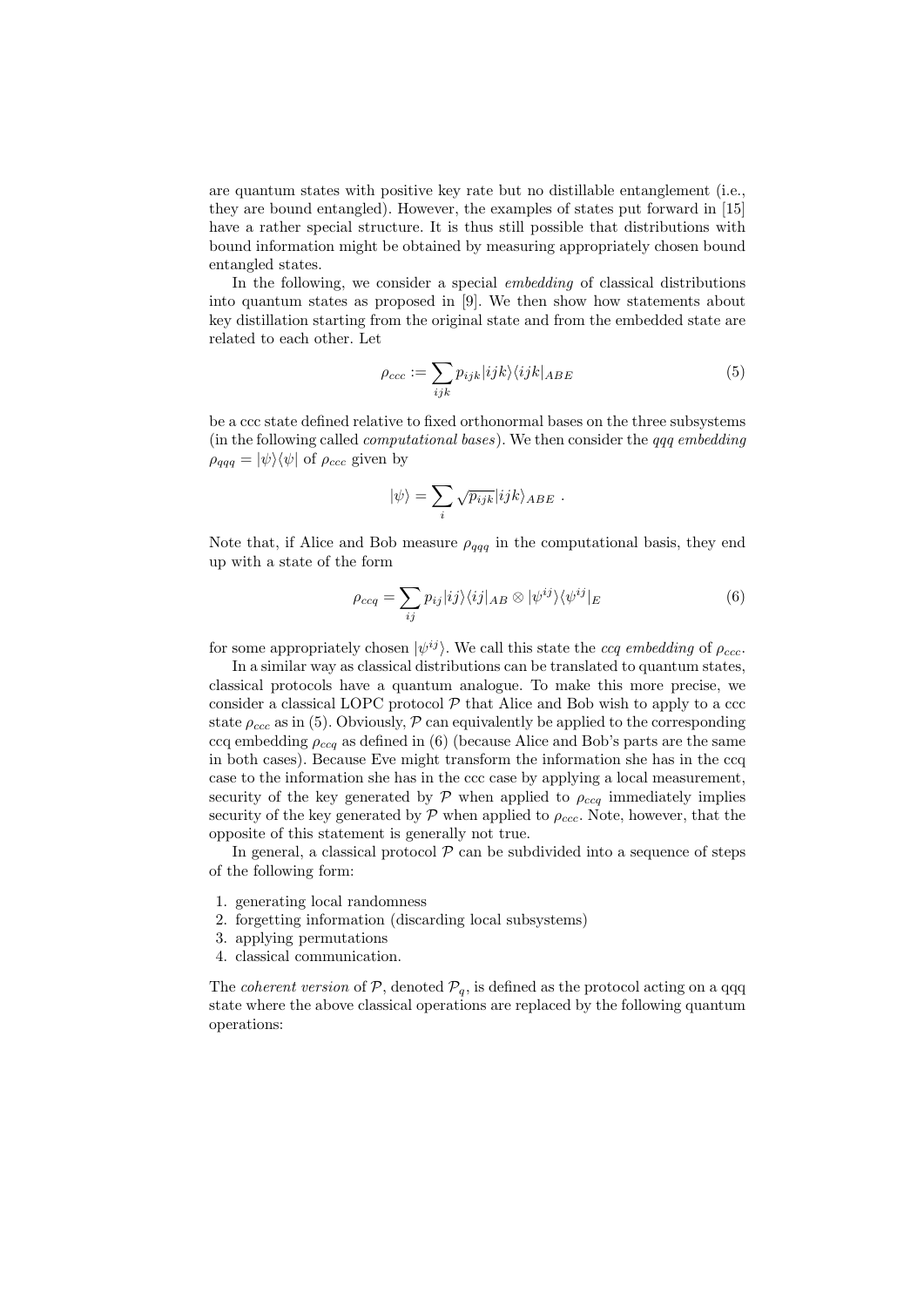- 1. attaching subsystems which are in a superposition of fixed basis vectors
- 2. transferring subsystems to Eve
- 3. applying unitary transformations that permute fixed basis vectors
- 4. adding ancilla systems (with fixed initial state) to both the receiver's and Eve's system, and applying controlled not (CNOT) operations to both ancillas, where the CNOTs are controlled by the communication bits.

Consider now a fixed ccc state  $\rho_{ccc}$  of the form (5) and let P be a classical protocol acting on  $\rho_{ccc}$ . It is easy to see that the following operations applied to the qqq embedding  $\rho_{qqq}$  of  $\rho_{ccc}$  result in the same state: (i) measuring in the computational basis and then applying the classical protocol  $P$ ; or (ii) applying the coherent protocol  $\mathcal{P}_q$  and then measuring the resulting state  $\gamma^{\ell}$  in the computational basis. This fact can be expressed by a commutative diagram.

$$
|\psi\rangle\langle\psi|^{\otimes n} \xrightarrow{\mathcal{P}_q} \gamma^{\ell}
$$
 measurement 
$$
\downarrow \qquad \qquad \downarrow \text{measurement}
$$

$$
\rho_{ccq}^{\otimes n} \xrightarrow{\mathcal{P}} \tau^{\ell}
$$

Hence, if the coherent version  $\mathcal{P}_q$  of  $\mathcal P$  acting on  $\rho_{qqq}$  distills secure key bits at rate R then so does the protocol P applied to the original ccc state  $\rho_{ccc}$ .

It is natural to ask whether there are cases for which the converse of this statement holds as well. This would mean that security of a classical protocol also implies security of its coherent version. In the following, we exhibit a class of distributions for which this is always true. The key rate of any such distribution is thus equal to the key rate of the corresponding embedded qqq state.

Roughly speaking, the class of distributions we consider is characterised by the property that the information known to Eve is completely determined by the joint information held by Alice and Bob.

**Theorem 8.** Let  $\rho_{ccc}$  be a ccc state of the form (5) such that, for any pair of values  $(i, j)$  held by Alice and Bob there exists at most one value k of Eve with  $p_{ijk} > 0$ . If a classical protocol P applied to  $\rho_{ccc}$  produces key at rate R then so does its coherent version  $P_q$  applied to the qqq embedding  $|\psi\rangle$  of  $\rho_{ccc}$  (and followed by a measurement in the computational basis).

*Proof.* The ccq embedding of  $\rho_{ccc}$  is given by a state of the form

$$
\rho_{ccq} = \sum_{ij} p_{ij} |ij\rangle\langle ij|_{AB} \otimes |\psi^{ij}\rangle\langle\psi^{ij}|_{E} .
$$

Since, by assumption, every pair  $(i, j)$  determines a unique  $k = k(i, j)$ ,  $|\psi^{ij}\rangle\langle\psi^{ij}|_E$ equals  $|k(i, j)\rangle\langle k(i, j)|$  and, hence,  $\rho_{ccq}$  is identical to the original ccc state  $\rho_{ccc}$ . The assertion then follows from the fact that measurements in the computational basis applied to Alice and Bob's subsystems commute with the coherent version  $\mathcal{P}_q$  of  $\mathcal{P}.$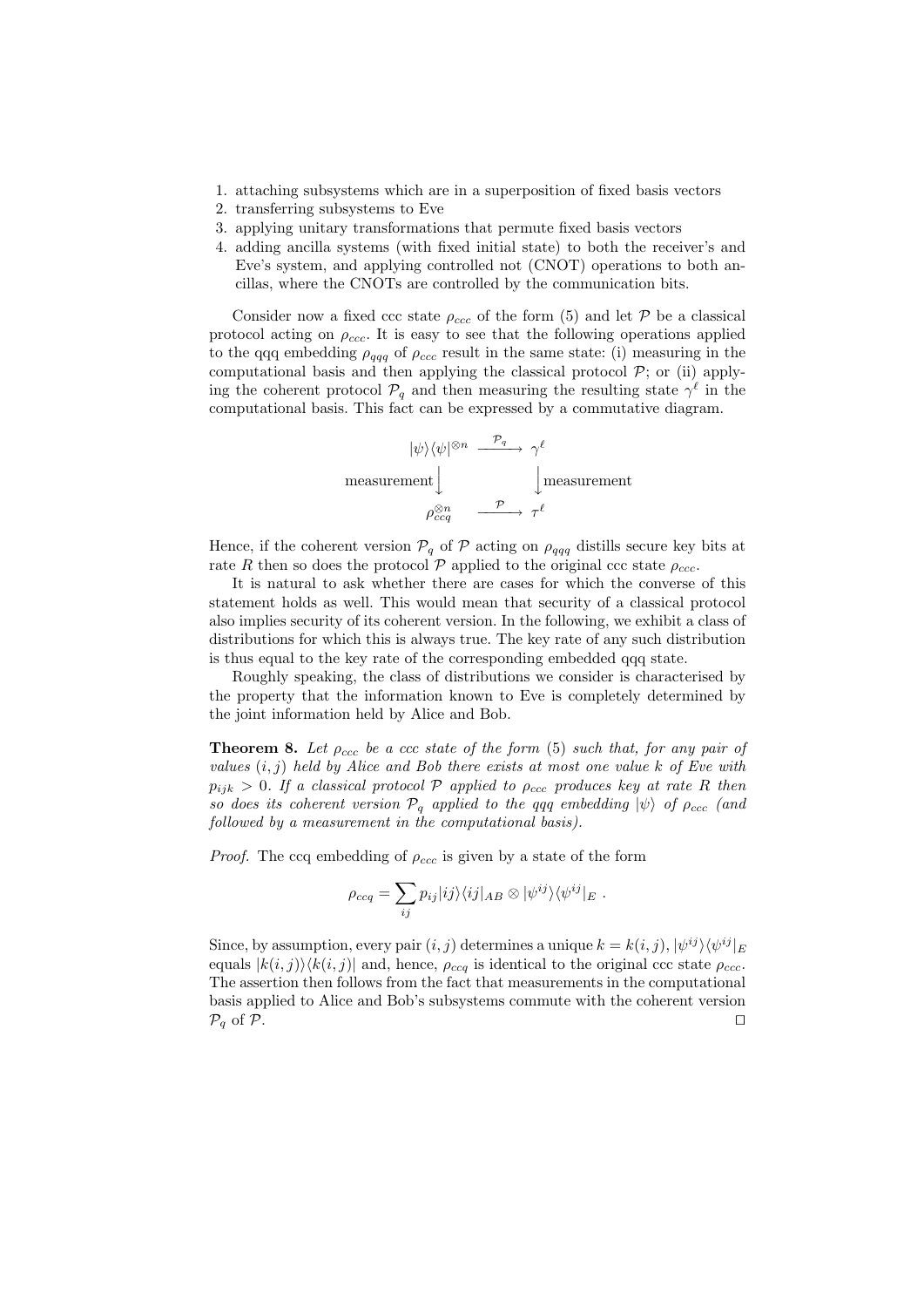**Corollary 3.** Let  $\rho_{ccc}$  be a ccc state of the form (5) such that, for any pair of values  $(i, j)$  held by Alice and Bob there exists at most one value k of Eve with  $p_{ijk} > 0$ . Then, the key rate for the qqq embedding  $\rho_{qqq}$  of  $\rho_{ccc}$  satisfies

$$
K_D(\rho_{qqq}) = K_D(\rho_{ccc}) .
$$

Note that the above statements do not necessarily hold for general distributions. To see this, consider the state

$$
|\psi\rangle_{ABA'E}=|00\rangle_{AB}|+\rangle_{A'}|+\rangle_{E}+|11\rangle_{AB}|\psi_{+}\rangle_{A'E}
$$

where  $|+\rangle := \frac{1}{4}$  $\frac{1}{2}(|0\rangle + |1\rangle)$  and  $|\psi_{+}\rangle := \frac{1}{\sqrt{2}}$  $\overline{2}\left( |0\rangle|0\rangle + |1\rangle|1\rangle \right)$ . Moreover, let  $\rho_{ccc}$  be the ccc state obtained by measuring  $|\psi\rangle\langle\psi|_{AA';B;E}$  in the computational basis. Because all its coefficient are positive, it is easy to verify that  $|\psi\rangle\langle\psi|_{ABA'E}$  can be seen as the qqq embedding of  $\rho_{ccc}$ . Observe that, after discarding subsystem  $A'$ ,  $\rho_{ccc}$  corresponds to a perfect key bit. However, the ccq state obtained from  $|\psi\rangle\langle\psi|_{ABA'E}$  by discarding A' and measuring in the computational basis is of the form  $\frac{1}{2}(|00\rangle\langle00|_{AB} \otimes |+\rangle\langle+|_{E}+|11\rangle\langle11|_{AB} \otimes I_{E}/2)$ . This state, of course, does not correspond to a key bit as Eve might easily distinguish the states  $|+\rangle\langle+|$ and  $I_E/2$ .

We continue with a statement on the relation between the intrinsic information of a ccc state and the so-called *entanglement of formation*<sup>10</sup>  $E_F$  of its qqq embedding. More precisely, we show that, under the same condition as in Theorem 8, the first is a lower bound for the latter (see also [39, 40]).

**Theorem 9.** Let  $\rho_{ccc}$  be a ccc state of the form (5) such that, for any pair of values  $(i, j)$  held by Alice and Bob there exists at most one value k of Eve with  $p_{ijk} > 0$ , and let  $\rho_{qqq}$  be the qqq embedding of this state. Then

$$
I(A:B \downarrow E)_{\rho_{ccc}} \leq E_F(\text{Tr}_E(\rho_{qqq})) .
$$

*Proof.* Note first that any decomposition of  $\text{Tr}_{E}(\rho_{qqq})$  into pure states can be induced by an appropriate measurement on the system  $E$ . Hence, we have

$$
E_F(\text{Tr}_E(\rho_{qqq})) = \min_{\{|k\}\rangle} \sum_{\bar{k}} p_{\bar{k}} S(A)_{|\psi_{\bar{k}}\rangle} \tag{7}
$$

where the minimum ranges over all families of (not necessarily normalised) vectors  $|\bar{k}\rangle$  such that  $\sum_{\bar{k}} |\bar{k}\rangle\langle\bar{k}| = I_E$  (this ensures that they form a measurement),  $p_{\bar{k}} := |\langle \bar{k}|E|\psi\rangle_{ABE}|^2$ , and  $|\psi_{\bar{k}}\rangle := \langle \bar{k}|E|\psi\rangle_{ABE}/\sqrt{p_{\bar{k}}}.$ 

For any pair  $(i, j)$  of values held by Alice and Bob (with nonzero probability) we have  $\text{Tr}_{AB} [\rho_{qqq} (|ij\rangle\langle ij| \otimes I_E)] = p_{ij} |k\rangle\langle k|$ , where  $k = k(i, j)$  is the corresponding (unique) value held by Eve. Hence, the probability distribution of the state  $\bar{\rho}_{ccc}$  obtained by applying the above measurement on Eve's system satisfies

$$
q_{ij\bar{k}} := \text{Tr}(|\psi\rangle\langle\psi|_{ABE}|ij\bar{k}\rangle\langle ij\bar{k}|) = p_{ijk}q_{\bar{k}|k} ,
$$

<sup>&</sup>lt;sup>10</sup> The entanglement of formation  $E_F$  is an entanglement measure defined for bipartite states by  $E_F(\sigma_{AB}) := \min \sum_i p_i S(\text{Tr}_B(\sigma_{AB}^i))$  where the minimum is taken over all ensembles  $\{p_i, \sigma_{AB}^i\}$  with  $\sum_i p_i \sigma_{AB}^i = \sigma_{AB}$  [38].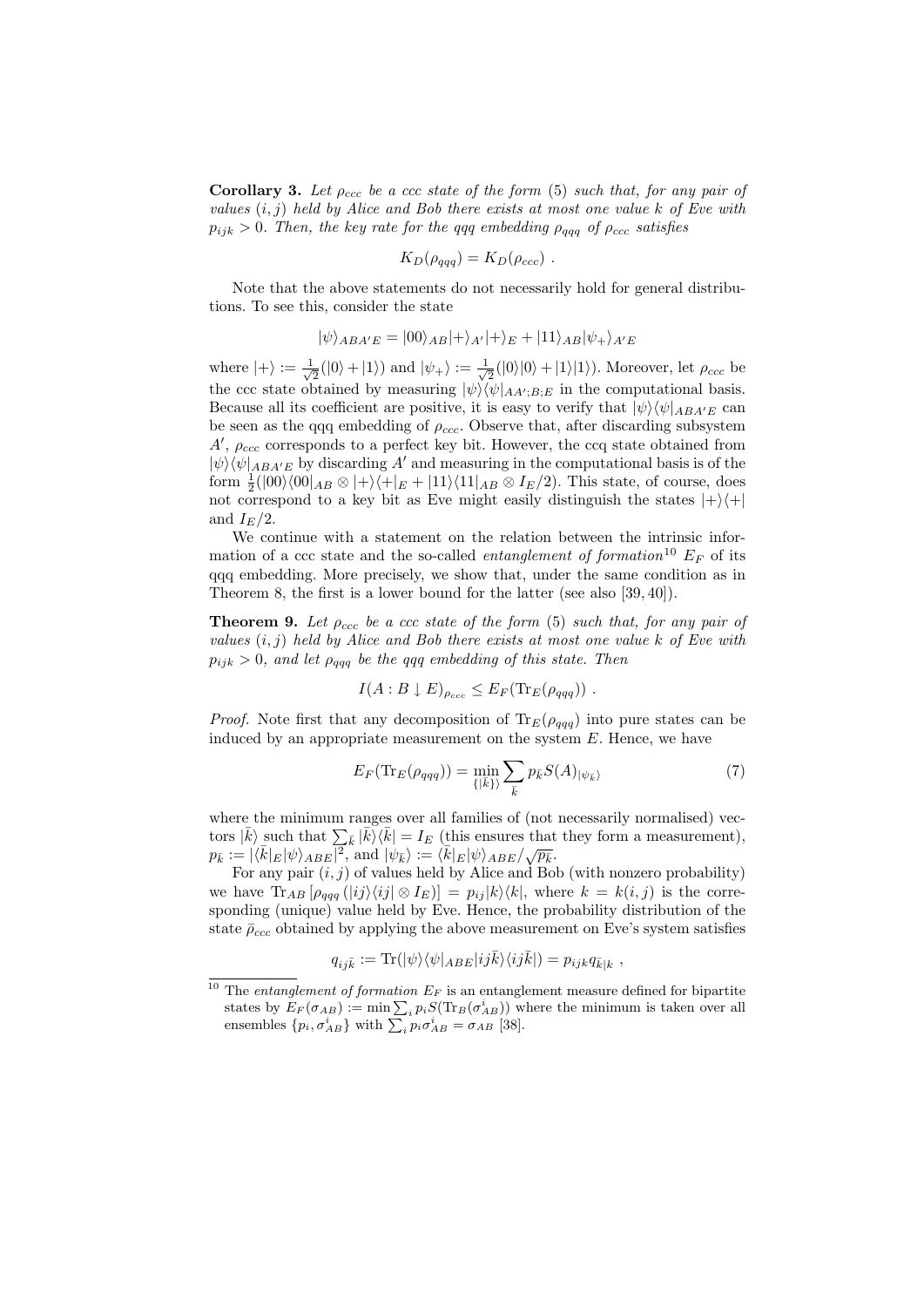where  $q_{\bar{k}|k} := \text{Tr}(|\bar{k}\rangle\langle\bar{k}||k\rangle\langle k|)$ . The intrinsic information is thus bounded by

$$
I(A:B\downarrow E)_{\rho_{ccc}} \leq \min_{\{|\bar{k}\}\} I(A:B|\bar{E})_{\bar{\rho}_{ccc}} ,
$$

where  $\bar{\rho}_{ccc}$  is the state defined above (depending on the choice of the vectors  $|\bar{k}\rangle$ ). Moreover, using Holevo's bound, we find

$$
I(A:B|\bar{E})_{\bar{\rho}_{ccc}} \leq \min_{\{|\bar{k}\}\} \sum_{\bar{k}} p_{\bar{k}} S(A)_{|\psi_{\bar{k}}\rangle} .
$$

The assertion then follows from  $(7)$ .

Because the intrinsic information is additive (i.e., it is equal to its regularised version), Theorem 9 also holds if the entanglement of formation  $E_F$  is replaced by the entanglement cost  $E_C$ .

The discussion above suggests that classical key distillation from ccc states can indeed by analysed by considering the corresponding qqq embedding of the state, but the original ccc state has to satisfy certain properties. This relation might be particularly useful for the study of bound information as discussed at the beginning of this section. In fact, there exist bound entangled states which satisfy the property required by Theorem 8 above [41].

### 5 On locking and pre-shared keys

In [30] it was observed that, by adding one bit of information to Eve, the (classical) intrinsic information can decrease by an arbitrarily large amount. In [16] it was shown that classical correlation measures of quantum states can exhibit a similar behaviour; more precisely, the accessible information can drop by an arbitrarily large amount when a single bit of information is lost. This phenomenon has been named locking of information or just locking. For tripartite states  $\rho_{ABE}$ , locking comes in two flavours: i) locking caused by removing information from Eve, ii) locking caused by removing information from Alice and/or Bob (and possibly giving it to Eve). Let us call those variants E-locking and AB-locking, respectively.

In [33] it was shown that entanglement cost as well as many other entanglement measures can be AB-locked. Further results show that squashed entanglement and entanglement of purification are also AB-lockable [34, 42]. So far the only known non-lockable entanglement measure is relative entropy of entanglement.

It was shown in [30] that distillable key is not E-lockable for classical states. In the sequel we extend this result and prove that the distillable key for quantum states  $\rho_{ABE}$  is not E-lockable, either. The proof proceeds along the lines of [30], replacing the bound of Csisza<sup>f</sup> and Körner by its quantum generalisations due to [10] (see also [11]). Let us emphasise that we leave open the question on whether distillable key is AB-lockable (even for ccc states).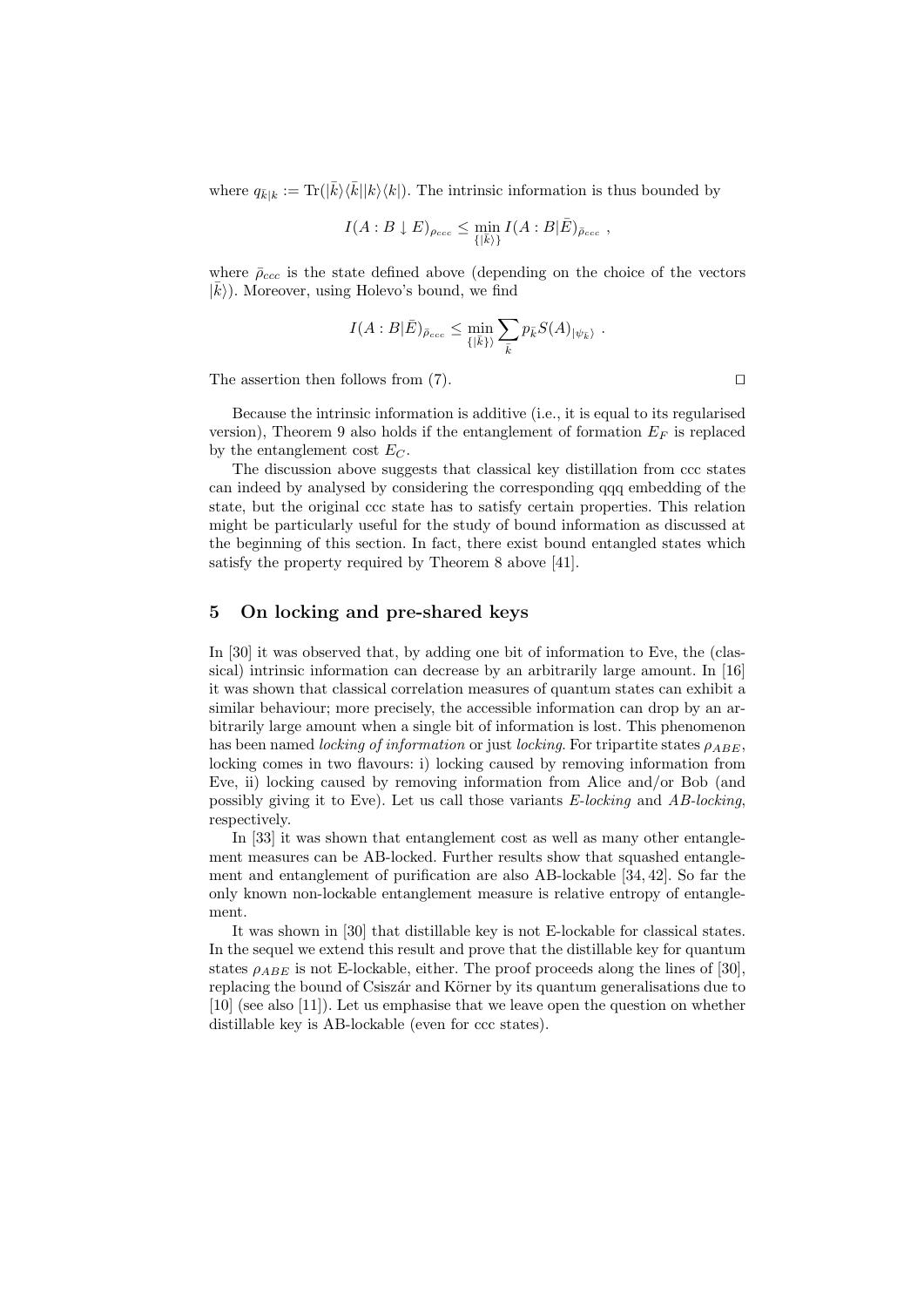**Theorem 10.** Consider a state  $\rho_{ABEE'}$  and let P be a key distillation protocol for  $\rho_{ABE}$  with rate  $R_{\mathcal{P}}$ . Then there exists another protocol  $\mathcal{P}'$  for  $\rho_{ABEE'}$  with rate  $R_{\mathcal{P}'} \ge R_{\mathcal{P}} - 2S(\rho_{E'})$ . If, in addition, E' is classical then  $R_{\mathcal{P}'} \ge R_{\mathcal{P}} - S(\rho_{E'})$ .

*Proof.* For any fixed  $\epsilon > 0$  there exists  $n \in \mathbb{N}$  such that the protocol  $\mathcal{P}$  transforms  $\rho_{ABE}^{\otimes n}$  into a ccq state  $\sigma_{ABE}$  which satisfies the following inequalities:

$$
\|\sigma_{ABE} - \tau^{\ell}\| \le \epsilon, \quad \frac{\ell}{n} \ge R_{\mathcal{P}} - \epsilon. \tag{8}
$$

Suppose that Alice and Bob apply this map to the state  $\rho_{ABEE'}^{\otimes n}$  (i.e., they try to distil key, as if the system E' was not present). The state  $\rho_{ABEE}^{\otimes n}$  is then transformed into some state  $\sigma_{ABEE'}$  which traced out over E' is equal to the ccq state  $\sigma_{ABE}$ . Repeating this protocol m times results in  $\sigma_{ABEE'}^{\otimes m}$ , from which Alice and Bob can draw at least  $m(I(A : B) - I(A : EE')) - o(m)$  bits of key by error correction and privacy amplification [10]. This defines a protocol  $\mathcal{P}'$ . To evaluate its rate, we use subadditivity of entropy which gives the estimate

$$
I(A:EE')_{\sigma} \leq I(A:E)_{\sigma} + I(AE:E')_{\sigma} .
$$

From  $(8)$  and Fannes' inequality we know that  $11$ 

$$
I(A:B)_{\sigma} \ge \ell - 8\epsilon\ell - H(\epsilon)
$$
  

$$
I(A:E)_{\sigma} \le 8\epsilon\ell + H(\epsilon)
$$
.

This together with (2) implies

$$
K_D(\sigma_{ABEE'}) \geq I(A:B)_{\sigma} - I(A:EE')_{\sigma} \geq (1-16\epsilon)\ell - 2H(\epsilon) - I(AE:E')_{\sigma}.
$$

To get the key rate of  $\mathcal{P}'$ , we divide the above by n and use  $(8)$ ,

$$
R_{\mathcal{P}'} \geq \frac{1}{n} K_D(\sigma_{ABEE'}) \geq (1 - 16\epsilon)(R_{\mathcal{P}} - \epsilon) - \frac{1}{n} 2H(\epsilon) - \frac{1}{n} I(AE : E')_{\sigma}.
$$

Because this holds for any  $\epsilon > 0$ , the assertion follows from  $I(AE : E')_{\sigma} \leq$  $2S(E')_{\sigma} = 2nS(E')_{\rho}$  and, if E' is classical,  $I(AE : E')_{\sigma} \leq S(E')_{\sigma} = nS(E')_{\rho}$ .  $\Box$ 

Applying the above theorem to an optimal protocol leads to the statement that the key rate  $K_D$  is not E-lockable.

Corollary 4. For any state  $\rho_{ABEE'}$ ,  $K_D(\rho_{ABEE'}) \geq K_D(\rho_{ABE})-2S(\rho_{E'})$  and, if E' is classical,  $K_D(\rho_{ABEE'}) \geq K_D(\rho_{ABE}) - S(\rho_E').$ 

Consider now a situation where Alice and Bob have some pre-shared key U which is not known to Eve.

A major consequence of Theorem 10 is that a pre-shared key cannot be used as a catalyst to increase the key rate. More precisely, the corollary below implies that, for any protocol  $P$  that uses a pre-shared key held by Alice and Bob, there is another protocol  $\mathcal{P}'$  which is as efficient as  $\mathcal{P}'$  (with respect to the net key rate), but does not need a pre-shared key.

<sup>&</sup>lt;sup>11</sup>  $H(\epsilon)$  denotes the binary entropy, i.e., the Shannon entropy of the distribution  $[\epsilon, 1 - \epsilon]$ .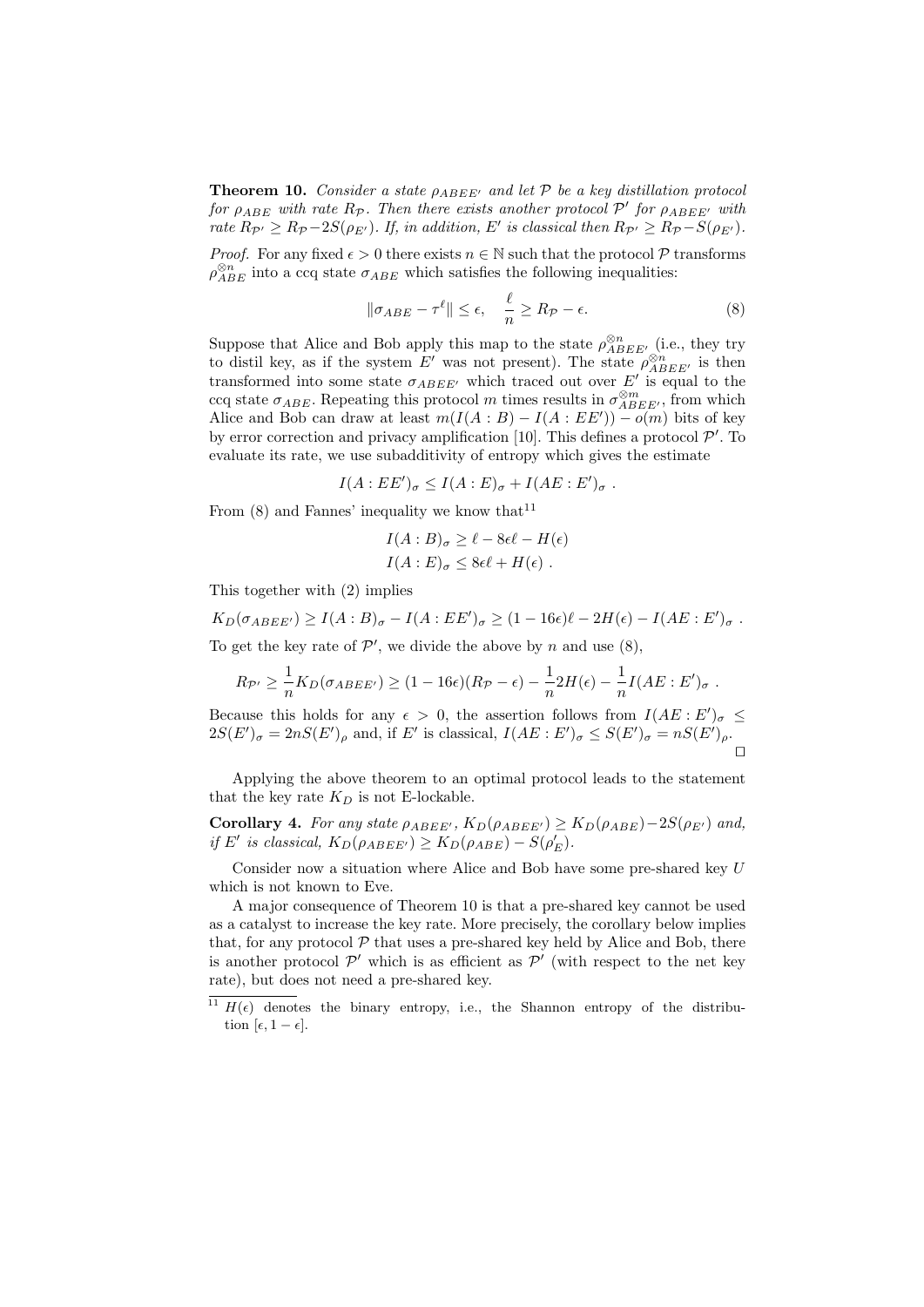**Corollary 5.** Let P be a key distillation protocol for  $\rho_{ABE} \otimes \tau^{\ell}$  where  $\tau^{\ell}$  is some additional  $\ell$ -bit key shared by Alice and Bob. Then there exists another protocol  $\mathcal{P}'$  for  $\rho_{ABE}$  with rate  $R_{\mathcal{P}'} \geq R_{\mathcal{P}} - \ell$ .

*Proof.* Consider the state  $\rho_{A'B'EE'}$  where E' is a system containing the value U of a uniformly distributed  $\ell$ -bit key,  $A' := (A, U)$ , and  $B' := (B, U)$ . Note that  $\rho_{A'B'E}$  is equivalent to  $\rho_{ABE} \otimes \tau^{\ell}$ . The assertion then follows from the observation that any protocol which produces a secure key starting from  $\rho_{A'B'EE}$ can easily be transformed into an (equally efficient) protocol which starts from  $\rho_{ABE}$ , because Alice and Bob can always generate public shared randomness.

 $\Box$ 

The following example shows that the factor 2 in Theorem 10 and Corollary 4 is strictly necessary. Let

$$
\rho_{ABEE'} = \sum_{i=1}^4 |i\rangle\langle i|_A \otimes |i\rangle\langle i|_B \otimes |\psi_i\rangle\langle\psi_i|_{EE'}
$$

where  $|\psi_i\rangle$  are the four Bell states on the bipartite system  $EE'$ . Then, obviously,  $K_D(\rho_{ABEE'}) = 0$ , but if E' (which is only *one* qubit) is lost, then  $K_D(\rho_{ABE}) = 2$ , since  $E$  is then maximally mixed conditioned on i. One recognises here the effect of superdense coding.

### 6 Classical and quantum adversaries in QKD

Up to now, we have considered an adversary with unbounded resources. Of course, if one limits the adversary's capabilities, certain cryptographic tasks might become easier. In the following, we will examine a situation where the adversary cannot store quantum states and, hence, is forced to apply a measurement, turning them into classical data. We will exhibit an example of a 2d-dimensional ccq state which only has key rate 1, but if Eve is forced to measure her system, the key rate raises up to roughly  $\frac{1}{2} \log d$ .

Note that upper bounds on the key rate which are defined in terms of an optimal measurement on Eve's system (see, e.g., [26, 19] and Section 3) are also upper bounds on the key rate in a setting where Eve has no quantum memory. Hence, our result implies that these upper bounds are generally only rough estimates for the key rate in the unbounded scenario.

Consider the state

$$
\rho_{AA'BB'E} = \frac{1}{2d} \sum_{k=1}^{d} |00\rangle\langle 00|_{AB} (|kk\rangle\langle kk|_{A'B'} \otimes |k\rangle\langle k|_{E})
$$

$$
+ |11\rangle\langle 11|_{AB} (|kk\rangle\langle kk|_{A'B'} \otimes U|k\rangle\langle k|_{E}|U^{\dagger})
$$

where  $U$  is the quantum Fourier transform on  $d$  dimensions. (Such a state has been proposed in [16] to exhibit a locking effect of the accessible information. It also corresponds to the flower state of [33].)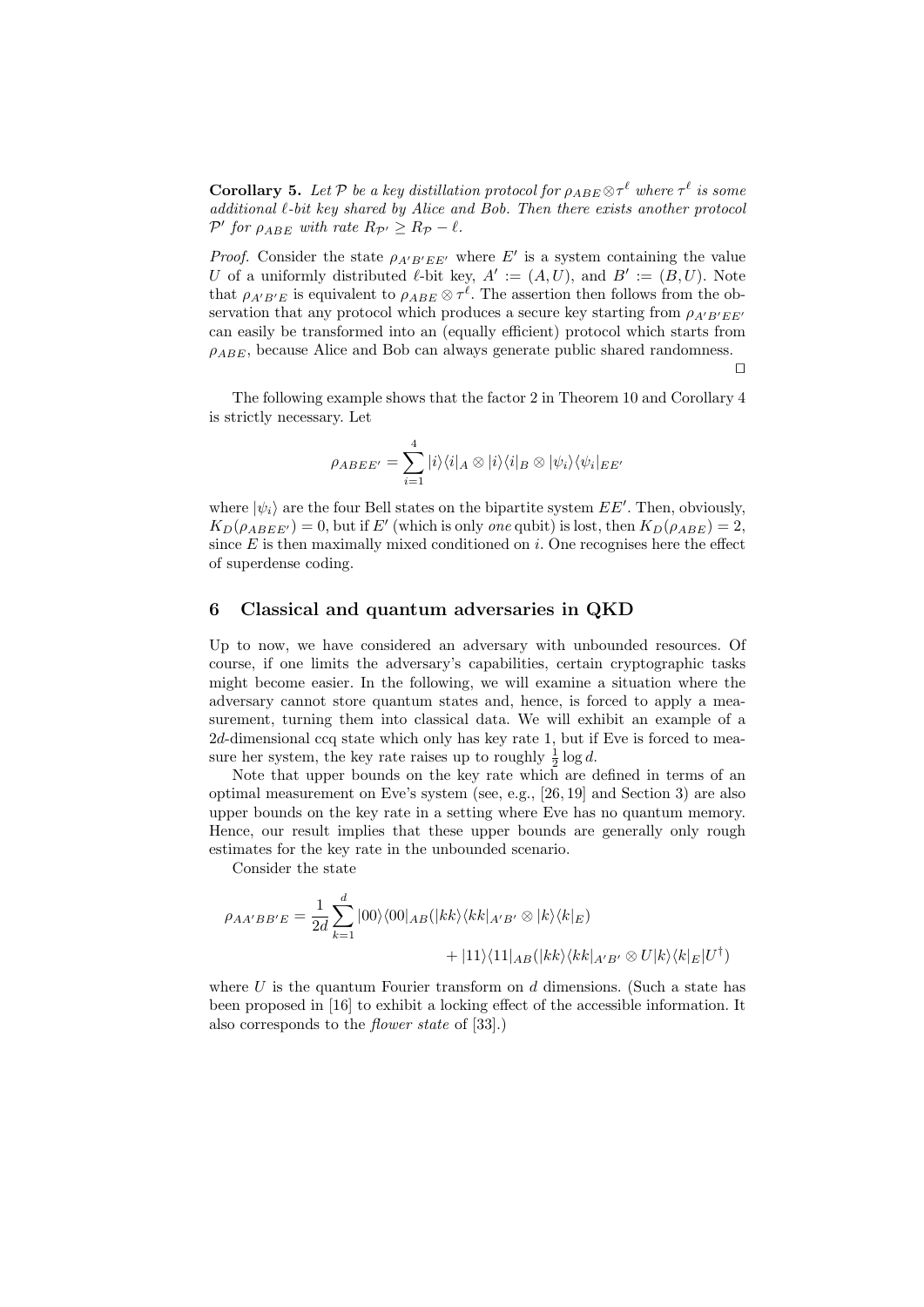It is easy to see that the bit in the system AB is uncorrelated to Eve's information and, hence, completely secret, i.e.,  $K_D(\rho_{AA'BB'E}) = K_D(\rho_{AB}) \geq 1$ . On the other hand, if this bit is known to Eve then she has full knowledge on the state in  $A'B'$ , i.e.,  $K_D(\rho_{AA'BB'EE'}) \leq I(AA' : BB' \downarrow EE')_{\rho} = 0$ , where E' is a classical system carrying the value of the bit in  $AB$  (see Theorem 2). From this and Corollary 4 (or, alternatively, Theorem 4), we conclude that the key rate (relative to an unbounded adversary) is given by

$$
K_D(\rho_{AA'BB'E}) = K_D(\rho_{AB}) = 1.
$$

Let us now assume that Eve applies a measurement on her system  $E$ , transforming the state defined above into a ccc state  $\sigma_{AA'BB'E}$ . Because the values of Alice and Bob are maximally correlated, it is easy to see that the key rate of this state satisfies  $K_D(\sigma_{AA'BB'E}) = S(A|E)_{\sigma} = S(A)_{\sigma} - I(A:E)_{\sigma}$ . Note that  $S(A)_{\sigma} = 1 + \log d$ . Moreover, the mutual information  $I(A : E)_{\sigma}$  for an optimal measurement on  $E$  corresponds to the so-called accessible information, which equals  $\frac{1}{2} \log d$ , as shown in [16]. We thus conclude that

$$
K_D(\sigma_{AA'BB'E}) = 1 + \frac{1}{2}\log d.
$$

Note that the accessible information is additive, so even if the measurements are applied to blocks of states, the amount of key that can be generated is given by this expression.

The above result gives some insights into the strength of attacks considered in the context of quantum key distribution (QKD). A so-called individual attack corresponds to a situation where the adversary transforms his information into classical values. In contrast, a collective attack is more general and allows the storage of quantum states.

As shown in [18], for most QKD protocols, security against collective attacks implies security against any attack allowed by the laws of quantum physics. The above result implies that the same is not true for individual attacks, i.e., these might be arbitrarily weaker than collective (and, hence, also general) attacks.

# Acknowledgment

We are grateful to Karol Horodecki and Norbert Lütkenhaus for their valuable input and many enlightening discussions. We would also like to thank the anonymous reviewers for their helpful comments and suggestions. This work was supported by the European Commission through the FP6-FET Integrated Projects SCALA CT-015714 and QAP, and through SECOQC. MC acknowledges the support of an EPSRC Postdoctoral Fellowship and a Nevile Research Fellowship, which he holds at Magdalene College Cambridge. RR is supported by HP Labs Bristol.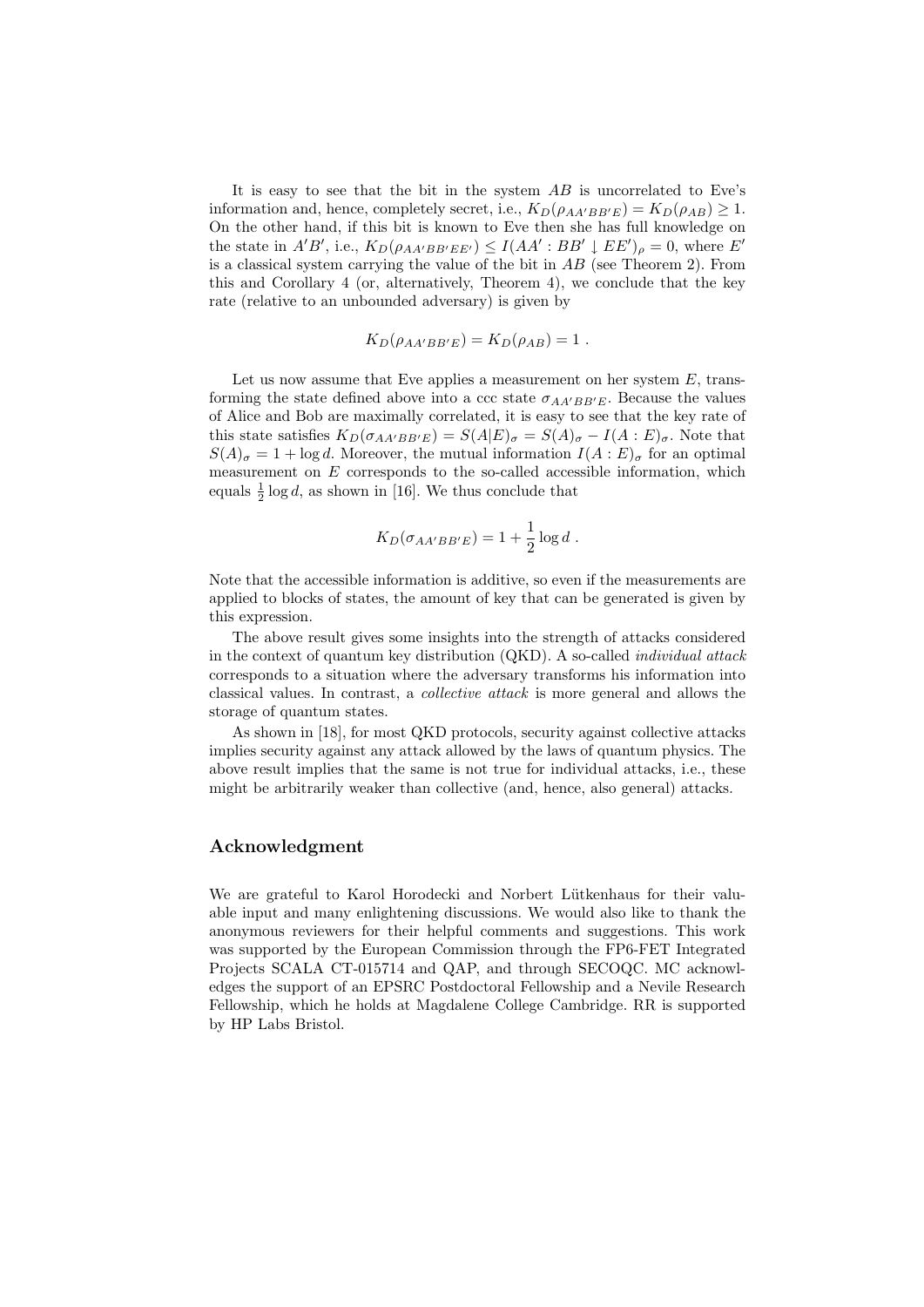### References

- 1. Shannon, C.E.: Communication theory of secrecy systems. Bell Systems Technical Journal 28 (1949) 656–715
- 2. Maurer, U.M.: Secret key agreement by public discussion from common information. IEEE Transactions on Information Theory 39(3) (1993) 733–742
- 3. Csiszár, I., Körner, J.: Broadcast channels with confidential messages. IEEE Trans. Inf. Theory 24 (1978) 339–348
- 4. Ahlswede, R., Csiszár, I.: Common randomness in information theory and cryptography. IEEE Transactions on Information Theory 39(4) (1993) 1121–1132
- 5. Bennett, C.H., Brassard, G.: Quantum cryptography: Public key distribution and coin tossing. In: Proceedings of the IEEE International Conference on Computers, Systems and Signal Processing, Bangalore, India, December 1984, IEEE Computer Society Press, New York (1984) 175–179
- 6. Ekert, A.: Quantum cryptography based on Bell's theorem. Phys. Rev. Lett 67 (1991) 661–663
- 7. Renner, R., Wolf, S.: New bounds in secret-key agreement: the gap between formation and secrecy extraction. In: Proceedings of EUROCRYPT 2003. Lecture Notes in Computer Science, Springer (2003) 562–577
- 8. Wyner, A.D.: The wire-tap channel. Bell System Technical Journal 54(8) (1975) 1355–1387
- 9. Gisin, N., Wolf, S.: Linking classical and quantum key agreement: is there 'bound information'. In: Advances in Cryptology — CRYPTO 2000. Lecture Notes in Computer Science, Springer (2000) 482–500
- 10. Devetak, I., Winter, A.: Distillation of secret key and entanglement from quantum states. Proc. Roy. Soc. Lond. Ser. A 461 (2004) 207–235
- 11. Renner, R., König, R.: Universally composable privacy amplification against quantum adversaries. In: Second Theory of Cryptography Conference, TCC 2005. Volume 3378 of Lecture Notes in Computer Science., Springer (February 2005) 407–425
- 12. Cerf, N.J., Massar, S., Schneider, S.: Multipartite classical and quantum secrecy monotones. Phys. Rev. A 66 (2002) 042309
- 13. Maurer, U., Wolf, S.: The intrinsic conditional mutual information and perfect secrecy. In: Proceedings of the 1997 IEEE Symposium on Information Theory. (1997) 88
- 14. Horodecki, M.: Entanglement measures. Quantum Inf. Comp. 1 (2001) 3–26
- 15. Horodecki, K., Horodecki, M., Horodecki, P., Oppenheim, J.: Secure key from bound entanglement. Phys. Rev. Lett 94 (2005) 160502
- 16. DiVincenzo, D., Horodecki, M., Leung, D., Smolin, J., Terhal, B.: Locking classical correlation in quantum states. Phys. Rev. Lett 92 (2004) 067902
- 17. Maurer, U., Wolf, S.: Information-theoretic key agreement: From weak to strong secrecy for free. In: Advances in Cryptology — EUROCRYPT 2000. Volume 1807 of Lecture Notes in Computer Science., Springer (2000) 351–368
- 18. Renner, R.: Security of Quantum Key Distribution. PhD thesis, Swiss Federal Institute of Technology (ETH) Zurich (2005) quant-ph/0512258.
- 19. Christandl, M., Renner, R.: On intrinsic information. In: Proceedings of the 2004 IEEE International Symposion on Information Theory. (2004) 135
- 20. Ben-Or, M., Horodecki, M., Leung, D.W., Mayers, D., Oppenheim, J.: The universal composable security of quantum key distribution. In: Second Theory of Cryptography Conference, TCC 2005. Lecture Notes in Computer Science (2005) 386–406